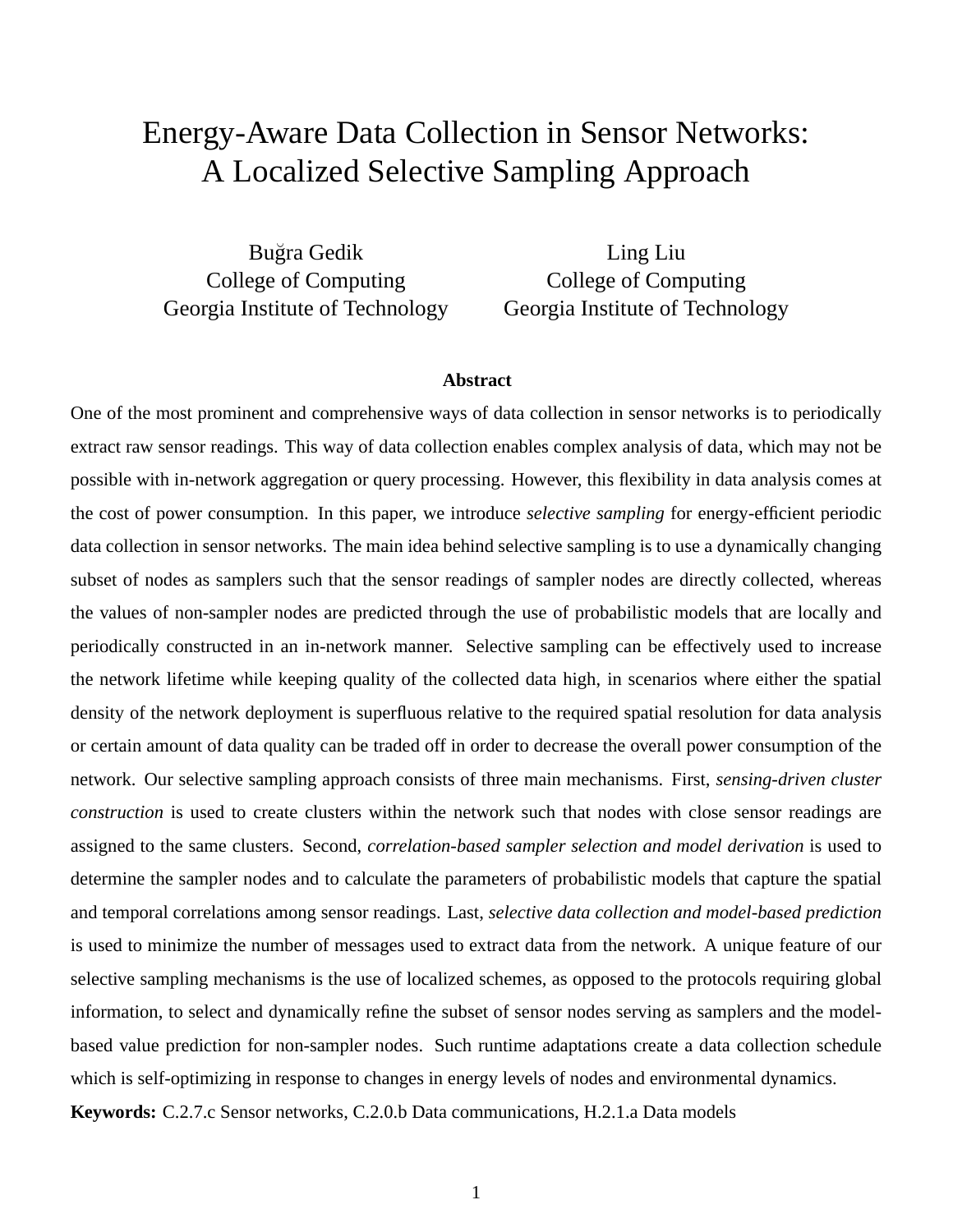## **1 Introduction**

Advances in wireless network technologies, low-power processor and chip design, and micro electromechanical systems have facilitated the proliferation of small, low cost, low power sensor devices that enable seamless integration of the physical world with pervasive networks [17]. The prominent features of such sensor devices are their ability to perform computation, wireless communication, and environmental sensing. On the bright side, the continued price drop in low power sensor devices and their decentralized and unattended nature of operation make sensor networks an attractive tool for extracting and gathering data by sensing real-world phenomena from the physical environment. Environmental monitoring applications are expected to benefit enormously from these developments, as evidenced by recent sensor network deployments supporting such applications [33, 6].

On the downside, the large and growing number of networked sensors and their unattended deployment present a number of unique system design challenges, different from those posed by existing computer networks: (1) *Sensors are power-constrained.* A major limitation of sensor devices is their limited battery life. Wireless communication is a major source of energy consumption, where sensing can also play an important role [15] depending on the particular type of sensing performed (ex. solar radiation sensors [41]). On the other hand, computation is relatively less energy consuming. Motes [23] developed at UC Berkeley and manufactured by Crossbow Inc. [14] are good examples of this type of sensor nodes. (2) *Sensor networks must deal with high system dynamics.* Sensor devices and sensor networks experience a wide range of dynamics, including spatial and temporal change trends in the sensed values that contribute to environmental dynamics, changes in user demands that contribute to task dynamics as to what is being sensed and what is considered interesting changes [18], and changes in the energy levels of the sensor nodes, their location or connectivity that contribute to network dynamics. One of the main objectives in configuring networks of sensors for large scale data collection is to achieve longer lifetimes for sensor network deployments by keeping energy consumption at minimum, while maintaining sufficiently high quality and resolution of the collected data to enable meaningful analysis. These configurations should be periodically re-adjusted to adapt to the various changes resulting from high system dynamics.

**Data Collection in Sensor Networks –** We can broadly divide data collection, a major functionality supported by sensor networks, into two categories. In *event based* data collection, the sensors are responsible for detecting and reporting (to a base node) events, such as spotting moving targets [27]. Event based data collection is less demanding in terms of the amount of wireless communication, since local filtering is performed at the sensor nodes, and only events are propagated to the base node. In certain applications, the sensors may need to collaborate in order to detect events. Detecting complex events may necessitate non-trivial distributed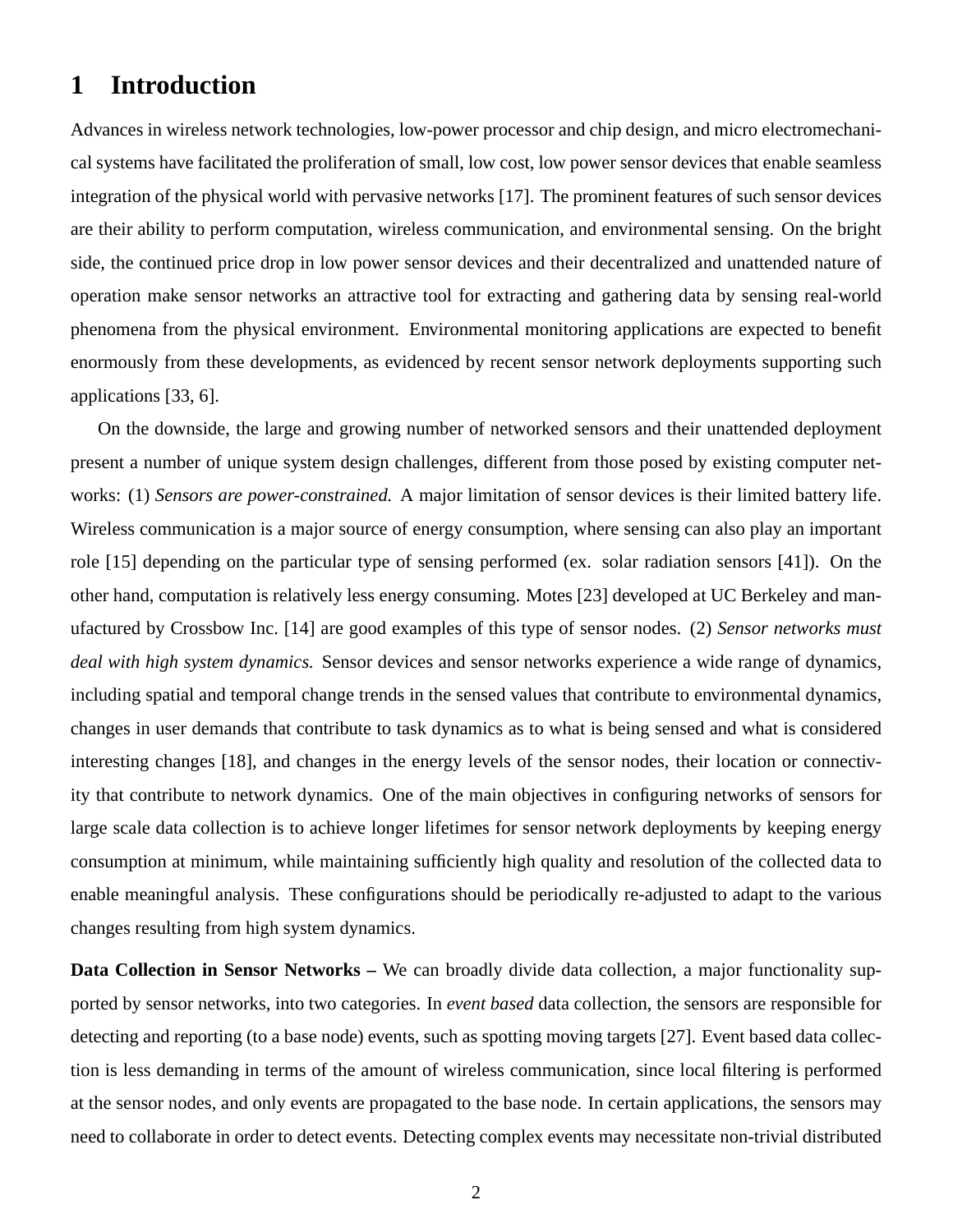algorithms [29] that require involvement of multiple sensor nodes. An inherent downside of this kind of data collection is the impossibility of performing in-depth analysis on the raw sensor readings, since they are not extracted from the network.

In *periodic data collection*, periodic updates are sent to the base node from the sensor network, based on the most recent information sensed from the environment. We further classify this approach into two. In *query based* data collection, long standing queries (also called continuous queries [30]) are used to express user or application specific information interests and these queries are installed "inside" the network. Most of the schemes following this approach [31, 32] support aggregate queries, such as minimum, average, and maximum. These types of queries result in periodically generating an aggregate of the recent samples of all nodes. Although aggregation lends itself to simple distributed implementations that enable complete innetwork processing of queries, it falls short in supporting holistic aggregates [31] over sensor samples, such as quantiles. Similar to the case of event based data collection, the raw data is not extracted from the network and complex data analysis that requires integration of samples from various nodes at various times, cannot be performed with in-network aggregation.

The most comprehensive way of data collection is to extract raw samples from the network through periodic reporting of each sampled value from every sensor node. This scheme enables arbitrary data analysis at a sensor stream processing center once the data is collected. Such increased flexibility in data analysis comes at the cost of high energy consumption due to excessive communication and consequently decreases the network lifetime. One way of tackling this problem is to use distributed data compression to reduce the total size of the data transmitted on the wireless channel. However, such approaches may require to gather samples belonging to different time intervals before performing compression on them [3]. This may introduce delays, undesirable for real-time applications. As shown in [3], compression techniques that typically trade-off accuracy and delay can cut down the communication cost, thus reduce the energy consumption rate and increase the network lifetime. In this paper, we develop an alternative approach based on *selective sampling*. The main idea behind selective sampling is to use a carefully selected dynamically changing subset of nodes to sample and to predict the values of the rest of the nodes using probabilistic models. Such models are constructed by exploiting both spatial and temporal correlations existent in sample readings of sensor nodes. There are two major scenarios that can highly benefit from this approach. First, in many sensor network applications, node density of the deployment is selected to result in a spatial resolution higher than the required, mainly because of the short lifespan of the sensor nodes [39], or due to the lack of knowledge about the nature of the phenomenon of interest. As a result, selective sampling can effectively reduce the number of nodes used to sample data, decrease the energy consumption rate of the network, and thus can increase the overall network lifetime. Second and more importantly, there is an inherent trade-off between the accuracy of the collected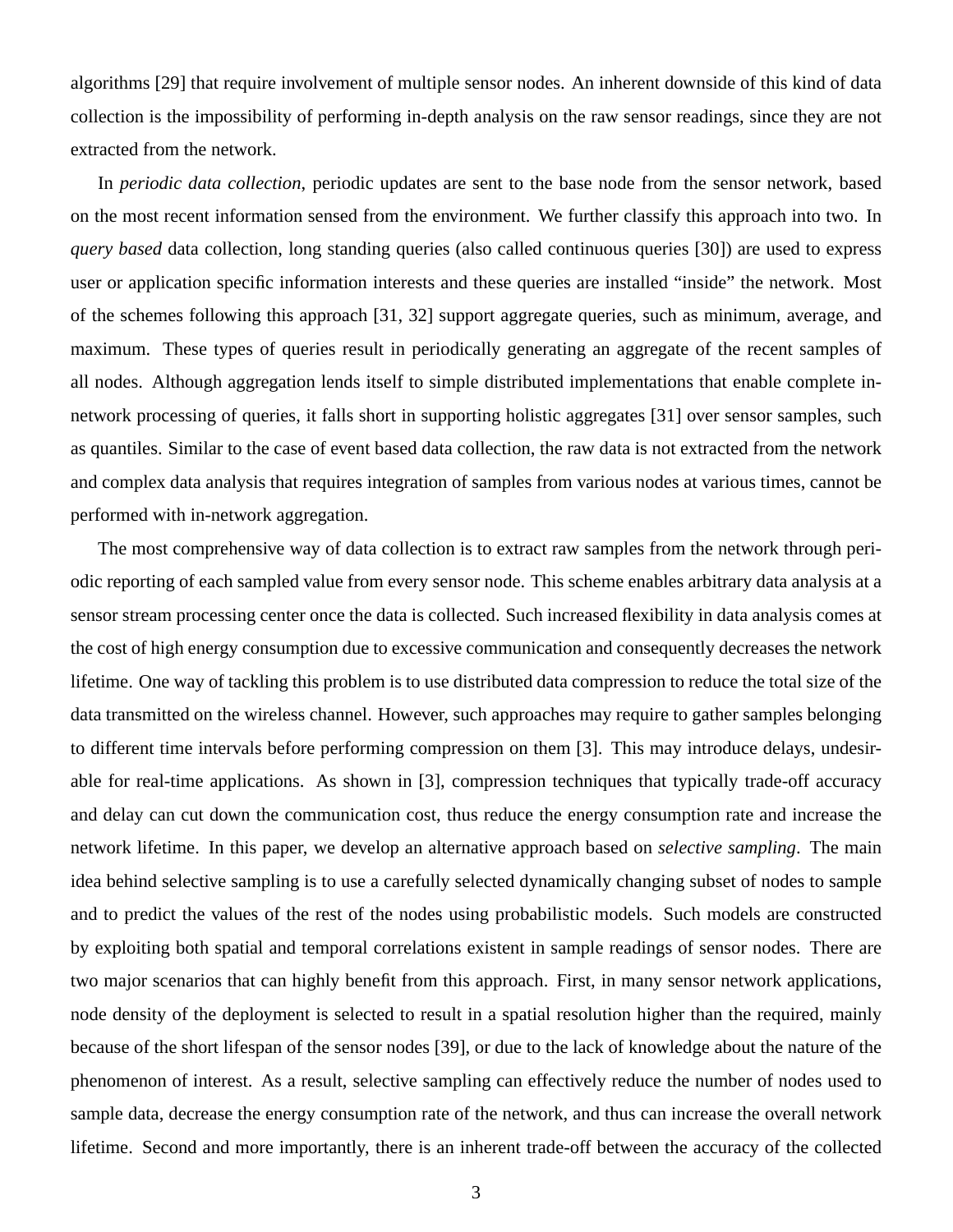data and the network lifetime. If the application at hand can tolerate certain levels of error, then selective sampling can be effectively used to save energy by decreasing the quality of received data within acceptable bounds. Such tradeoff is especially useful when the energy left in the network is low and the energy consumption rate is high. A key challenge is to design effective mechanisms that can increase the lifetime of the network while keeping the accuracy of the collected data at satisfactory levels.

Figure 1 illustrates this trade off graphically. Initially, perfect accuracy is sustained with high rate of energy consumption. Later, selective sampling is used to decrease the rate of energy consumption, while introducing some reduction in data quality, to obtain an increased network lifetime. Note that, it is also possible to use different degrees of selective sampling, depending on the desired energy/quality trade-off.



Figure 1: Illustration of energy-quality trade-off

Another key challenge in designing an energy efficient selective sampling architecture is to empower the system with the ability to respond to high network dynamics. Concretely, the selective sampling approach should support large number of unattended autonomous nodes and should equip the energy-efficient data collection algorithms with self-configuring and self-optimizing capabilities by enabling run-time adaptation to re-select the subset of nodes to sample and to re-construct the correlation-based probabilistic models to enhance the quality of value prediction of non-sampler nodes.

#### **Contributions and Scope of the Paper**

With the above challenges in mind, we identify a number of concrete design principles in designing an effective selective sampling architecture that can respond to changes in energy levels at nodes and network dynamics. First, we need to organize the network into coordination groups such that good probabilistic models can be locally constructed to closely capture the spatial correlations of sensor readings amongst the nodes within each group. Second, we need to utilize the constructed models to find and select the sampler nodes whose sensor readings can provide high accuracy for the prediction to be performed for the non-sampler nodes. Third, but not the least, we need to perform periodic reassignments in order to balance power consumption of the nodes and adapt to possibly changing correlations between sensor readings.

Our selective sampling architecture consists of a three-phase framework and a set of localized algorithms for generating and executing energy-aware data collection schedules. First, we develop *Sensing-driven Cluster Construction* algorithm to group together the nodes such that the ones that are close to each other in terms of their sensor readings (thus the name *sensing-driven*) as well as network hops are put into the same clusters.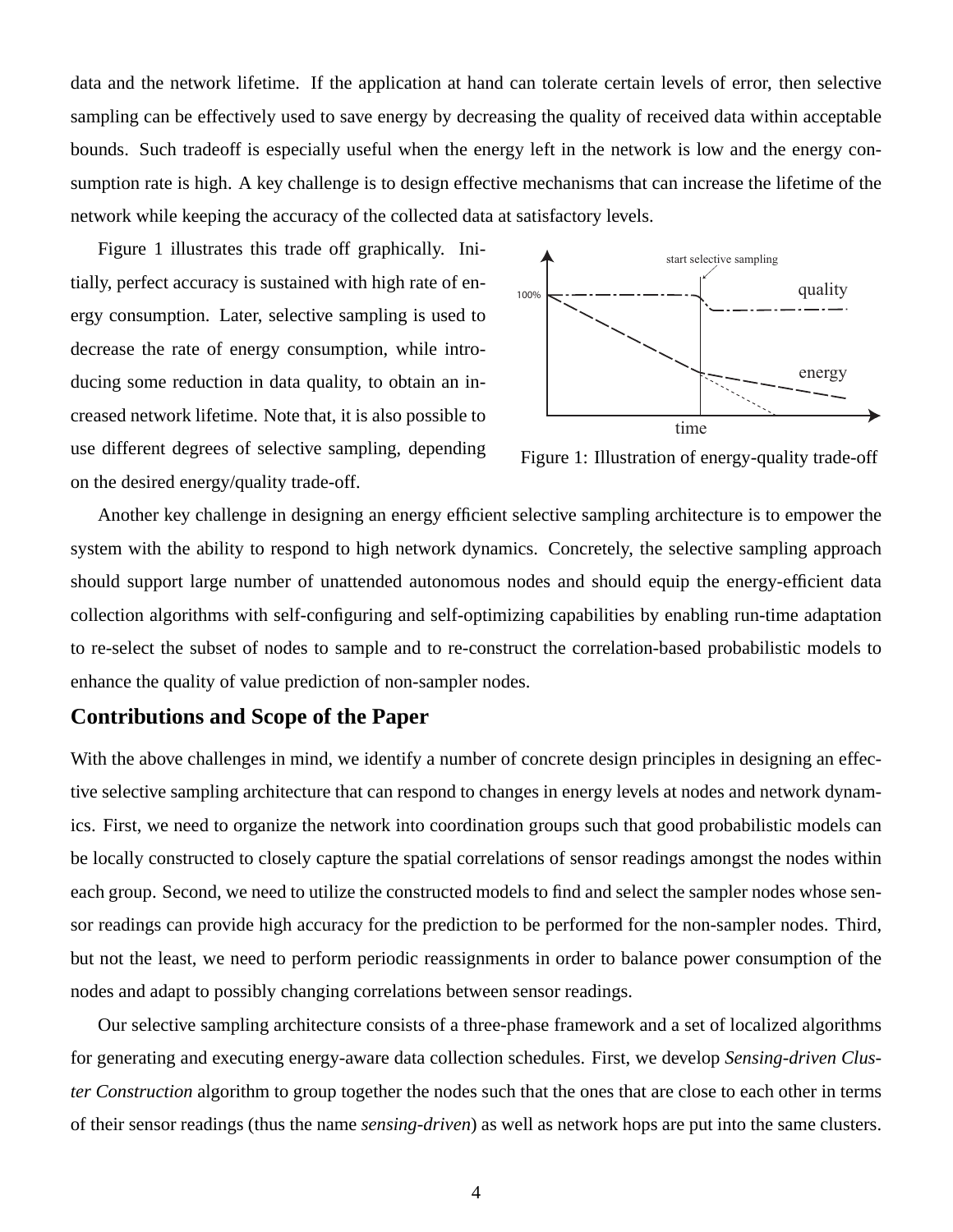This is aimed at building a network organization that facilitates local coordination for performing selective sampling and is designed to improve the prediction quality via its sensing-driven nature. Second, we develop *Correlation-based Sampler Selection and Model Derivation* algorithms to partition the nodes within each cluster into a set of subclusters to assist the selection of a set of sampler nodes and to construct one probabilistic model for each subcluster. We address the issues of high prediction accuracy and balanced power consumption by enabling periodic re-configuration of node clusters and periodic re-selection of sampler nodes and re-construction of correlation-based probabilistic models. This allows our selective sampling approach to adapt to possibly changing correlations between sensor readings and balance power consumption of nodes in response to environment and task dynamics. In the third phase, we generate and execute the data collection schedule to collect data from the sensor network in an energy-efficient manner by developing the *Selective Data Collection and Model-based Prediction* algorithms, aiming at keeping the wireless communication at minimum. This enables us to strike a good balance between network lifetime and data quality.

## **2 System Model and Overview**

We describe the system model and introduce the basic concepts through an overview of the selective sampling architecture and a brief discussion on the set of algorithms employed. For reference convenience, we list the set of basic notations used in the paper in Tables 1, 2, 3, and 4. Each table lists the set of notations introduced in its associated section.

### **2.1 Network Architecture**

We design our selective sampling based data collection system using a three-layer network architecture. The first and basic layer is the wireless network formed by N sensor nodes and a *data collection tree* constructed on top of the network. We denote a node in the network by  $p_i$ , where  $i \in \{1, ..., N\}$ . Each node is assumed to be able to communicate only with its neighbors, that is, the nodes within its communication range. The set of neighbor nodes of node  $p_i$  is denoted by  $nbr(p_i)$ . The neighbor relationship is assumed to be symmetric. The nodes that can communicate with each other form a *connectivity graph*. Figure 2 depicts a segment from a network of hundred sensor nodes. The edges of the connectivity graph are shown with light blue lines (light gray in grayscale). Sensor nodes use a data collection tree for the purpose of propagating their sensed values to a base node. The base node is also the root of the data collection tree. This tree is formed in response to a data collection request, which starts the data collection process. In Figure 2, base node is the shaded one labeled as "56". Every node in the data collection tree, except the root, has a parent node and every non-leaf node has a set of children nodes. The edges of the data collection tree are shown in red color (dark gray in grayscale) in Figure 2. The data collection tree can be easily build in a distributed manner, for instance, by circulating a tree formation message originated from the base node and making use of a min-hop parent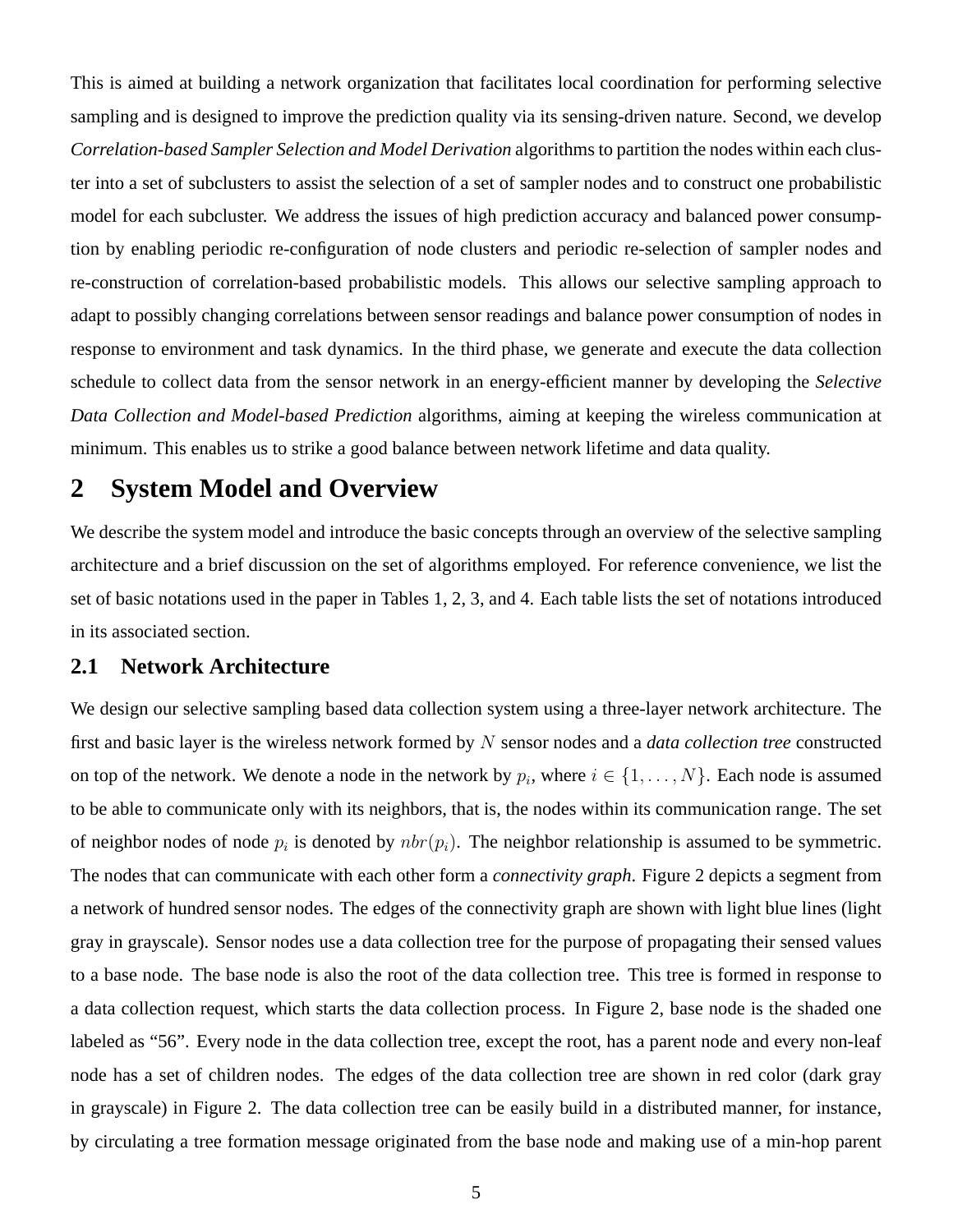selection policy [3], or similar algorithms used for in-network aggregation [32, 31].

The second layer of the architecture consists of node clusters, which partition the sensor network into disjoint regions. Each node in the network belongs to a cluster and each cluster elects a node within the cluster to be the cluster head, and creates a *cluster-connection tree* with the cluster head as its root node to establish the communication between nodes and their cluster head (see

| Notation                                    | Meaning                                                          |  |
|---------------------------------------------|------------------------------------------------------------------|--|
| N                                           | Total number of nodes in the network                             |  |
| $p_i$                                       | <i>i</i> th node in the network                                  |  |
| $nbr(p_i)$                                  | Neighbors of node $p_i$ in the connectivity graph                |  |
| $e_i(t)$                                    | Energy left at node $p_i$ at time $t$                            |  |
| $h_i$                                       | Cluster head node of the cluster that node $p_i$ belongs to      |  |
| H                                           | Set of cluster head nodes in the network                         |  |
| $C_i$                                       | Set of nodes in the cluster with head node $p_i$                 |  |
| $G_i$                                       | Set of subclusters in cluster $C_i$ , where $G_i(j)$ is          |  |
|                                             | the set of nodes in the <i>j</i> th subcluster in $G_i$          |  |
| $K_i$                                       | Number of subclusters in $G_i$ , also denoted as $ G_i $         |  |
| $S_i$                                       | Data collection schedule for cluster $C_i$ , where $S_i[p_i]$ is |  |
|                                             | the status (sampler/non-sampler) of node $p_i$ in $S_i$          |  |
| Table 1: Notations for network architecture |                                                                  |  |

Section 3.2 for further detail). We associate each node  $p_i$  with a cluster head indicator  $h_i$ ,  $i \in \{1, ..., N\}$ , to denote the cluster head node of the cluster that node  $p_i$  belongs to. The set of cluster head nodes are denoted by H, and is defined formally as  $H = \{p_i | h_i = p_i\}$ . Note that  $h_i = p_i$  implies that  $p_i$  is a cluster head node (of cluster i). A cluster with  $p_i$  as its head node is denoted by  $C_i$  and is defined as the set of nodes that belong to it, including its cluster head node  $p_i$ . Formally,  $C_i = \{p_j | h_j = p_i\}$ . Given a node  $p_j$  has  $p_i$  as its cluster head  $(h_j = p_i)$ , we say  $p_j$  is in  $C_i$  ( $p_j \in C_i$ ). A cluster is illustrated on the upper left corner of Figure 2 with a closed line covering the nodes that belong to the cluster. The cluster head node is drawn in bold and is labeled as "12". An example cluster-connection tree is shown in the figure, where its edges are drawn in dark blue (using dashed lines).

The third layer of our architecture is built on top of the node clusters in the network, by further partitioning each node cluster into a set of *subclusters*. Each node in the network belongs to a subcluster. The set of subclusters in  $C_i$  is denoted by  $G_i$ , where the number of subclusters in  $C_i$  is denoted by  $K_i$  where  $K_i = |G_i|$ . A subcluster within  $G_i$  is denoted by  $G_i(j), j \in \{1, \ldots, K_i\}$ , and is defined as the set of nodes that belong to the *j*th subcluster in  $G_i$ . Given a node cluster  $C_i$ , only the head node  $p_i$  of this cluster knows all its subclusters  $(G_i(j), j \in \{1, \ldots, K_i\})$ . Thus the subcluster information is



Figure 2: System Architecture

local to the cluster head node  $p_i$  and is transparent to other nodes within the cluster  $C_i$ . In Figure 2, we show four subclusters for the node cluster with node "12" as its cluster head and these subclusters are circled with closed dashed lines. A key feature of our selective sampling approach is that not all the nodes in the network need to sample and send the sampled values (sensor readings) to the base node via the data collection tree. One of the design ideas is to partition the node cluster in such a way that we can elect a few nodes within each subcluster as the sampling nodes and create a probabilistic model to predict the values of other nodes within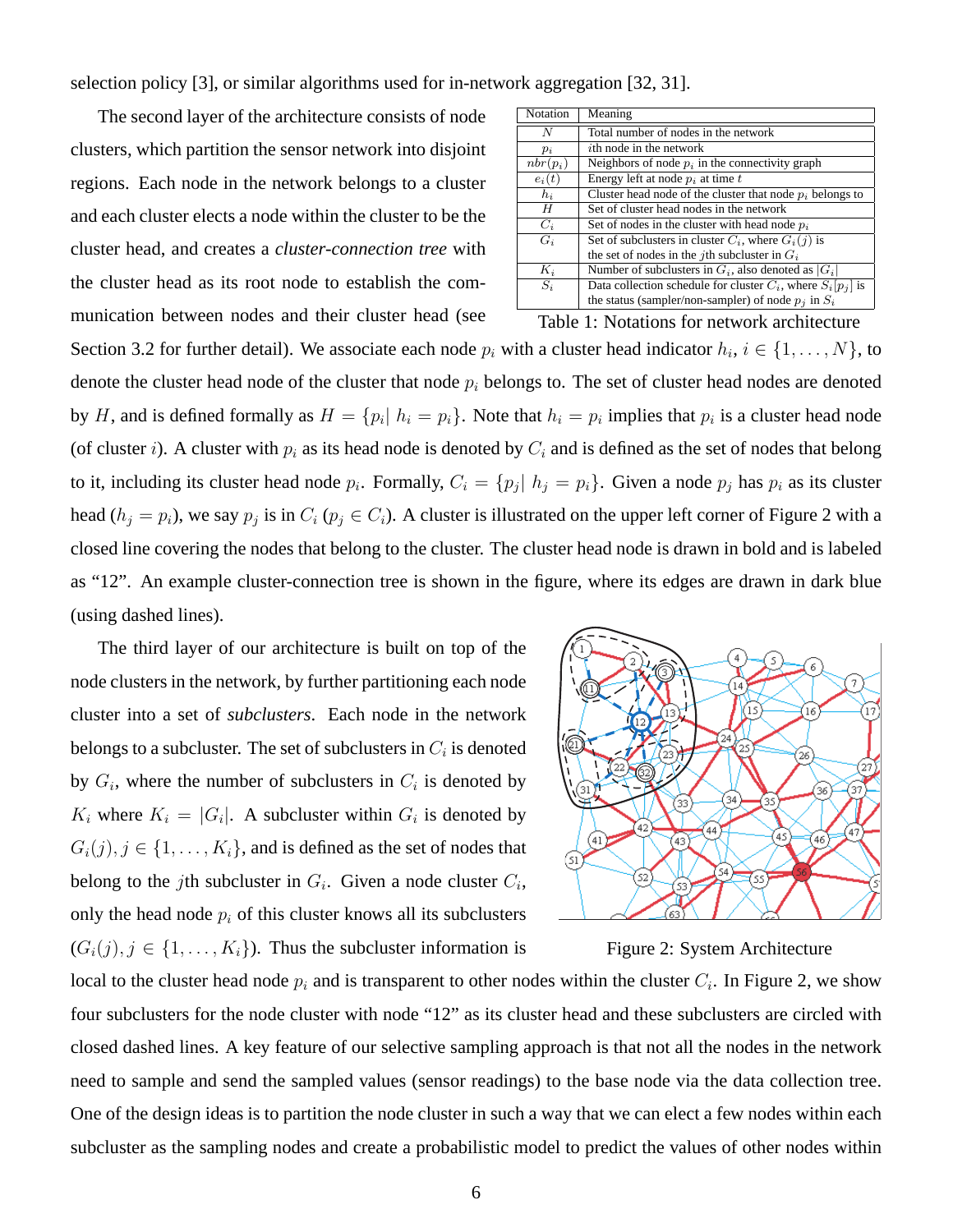this subcluster. From now on, we refer to the nodes that do sampling as *sampler* nodes. In Figure 2, we show sampler nodes with double circled lines (i.e., nodes labeled "3", "11", "21", and "32"). For each cluster  $C_i$ , there exists a data collection schedule  $S_i$ , which defines the nodes that are samplers in this node cluster. We use the Boolean predicate denoted by  $S_i[p_j]$  as an indicator that defines whether node  $p_j \in C_i$  is a sampler or not. We use the [] notation whenever the indexing is by nodes.

#### **2.2 Selective Sampling Overview**

We give an overview of the three main mechanisms that form the crux of our selective sampling approach to data collection. A detailed description of each mechanism is provided in the subsequent sections.

The first mechanism is to construct clusters within the network. This is achieved by the *sensing-driven cluster construction* algorithm, that is executed periodically at every  $\tau_c$  seconds, in order to perform cluster refinement by incorporating changes in the energy level distribution and the sensing behavior changes of the nodes. We call  $\tau_c$  the *clustering period*. The node clustering algorithm performs two main tasks – cluster head selection and cluster formation. The cluster head selection component is responsible for defining the guidelines on how to choose certain number of nodes in the network to serve as cluster heads. An important design criterion for cluster head selection is to make sure that on the long run the job of being a cluster head is evenly distributed among all the nodes in the network to avoid burning out the battery life of certain sensor nodes too earlier. The cluster formation component is in charge of constructing clusters according to two metrics. First, nodes that are similar to each other in terms of their sampled values (sensor readings) in the past should be clustered into one group. Second, nodes that are clustered together should be close to each other within certain network hops. The first metric is based on value similarity of sensor readings, which is a distinguishing feature compared to naive minimum-hop based cluster formation where a node joins the cluster that has the closest cluster head node in terms of network hops.

The second mechanism is to create the subclusters for each of the node clusters. The goal of further dividing the node clusters into subclusters is to facilitate the selection of the nodes to serve as samplers and the generation of the probabilistic models for value predication of non-sampler nodes. This is achieved by the *correlation-based sampler selection and model derivation* algorithm that is executed periodically at every  $\tau_u$  seconds.  $\tau_u$  is called the *schedule update period* and is typically defined as a multiple of  $\tau_u$ . Concretely, given a node cluster, the cluster head node carries out the sampler selection and model derivation task locally in three steps. In the first step, the cluster head node uses historical data from nodes in its cluster to capture the spatial and temporal correlations in sensor readings and calculate the subclusters so that the nodes whose sample values are highly correlated are put into the same subclusters. In the second step, these subclusters are used to select a set of sampler nodes such that there is at least one sampler node selected from each subcluster.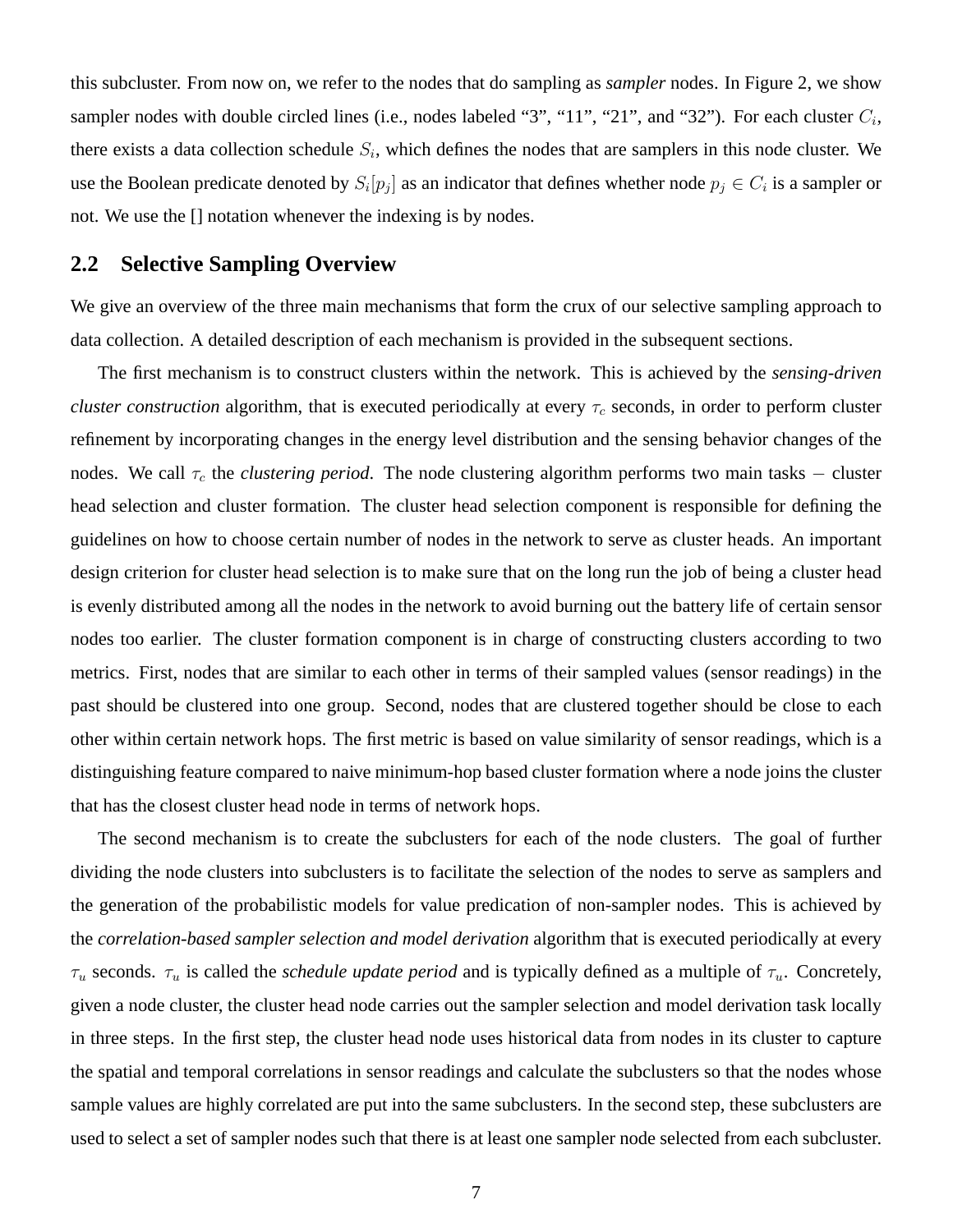This selection of samplers forms the sampling schedule for the cluster. We introduce a system-wide parameter  $\sigma \in (0, 1]$  to define the average fraction of nodes that should be used as samplers.  $\sigma$  is called the *sampling fraction*. Once the sampler nodes are determined, only these nodes collect sample readings and the values of the non-sampler nodes will be predicted at the processing center (or the base node) using a probabilistic model that is constructed for each subcluster. Thus, the third step here is to construct and report a probabilistic model for each subcluster within the network based on the historical readings of all nodes in the subcluster. We introduce a system-supplied parameter  $\beta$ , which defines the average size of the subclusters.  $\beta$  is called the *subcluster granularity* and its setting influences the size and number of the subclusters used in the network.

The third mechanism, is to collect the sampled values from the network and to perform the prediction after the samples are received. This is achieved by the *selective data collection and model-based prediction* algorithm. The selective data collection component works in two steps: (1) Each sampler node samples its reading every  $\tau_d$  seconds, called the *desired sampling period*.  $\tau_d$  sets the temporal resolution of the data collection. (2) To empower our selective sampling architecture with self-adaptation, we also need to periodically sample sensor readings from all nodes in the network. Concretely, at every  $\tau_f$  seconds ( $\tau_f$  is a multiple of  $\tau_d$ ) all nodes perform sampling. These samples are collected (through the use of cluster-connection trees) and used by the cluster head nodes, aiming at incorporating newly established correlations among sensor readings and network dynamics into decision making process of correlation-based sampler selection and model derivation.  $\tau_f$  is a system-supplied parameter, called the *forced sampling period*. The model-based predication component is responsible for estimating values of non-sampler nodes within each subcluster using readings of the sampler nodes and the parameters of the probabilistic model constructed for that subcluster.

## **3 Sensing-driven Cluster Construction**

The goal of sensing-driven cluster construction is to form a network organization that can facilitate selective sampling through localized algorithms, while achieving the global objectives of energy-awareness and high quality data collection. In particular, clusters help perform operations such as sampler selection and model derivation in a localized manner. By emphasizing on sensing-driven clustering, it also helps to derive better prediction models to increase the prediction quality. The sensing-driven clustering algorithm, executed periodically at every  $\tau_c$  seconds, performs two main tasks  $-$  cluster head selection and cluster formation.

### **3.1 Cluster Head Selection**

During the cluster head selection phase, nodes decide whether they should take the role of a cluster head or not. Concretely, every node is initialized not to be a cluster head and does not have an associated cluster in the beginning of a cluster head selection phase. A node  $p_i$  first calculates a value called *head selection probability*,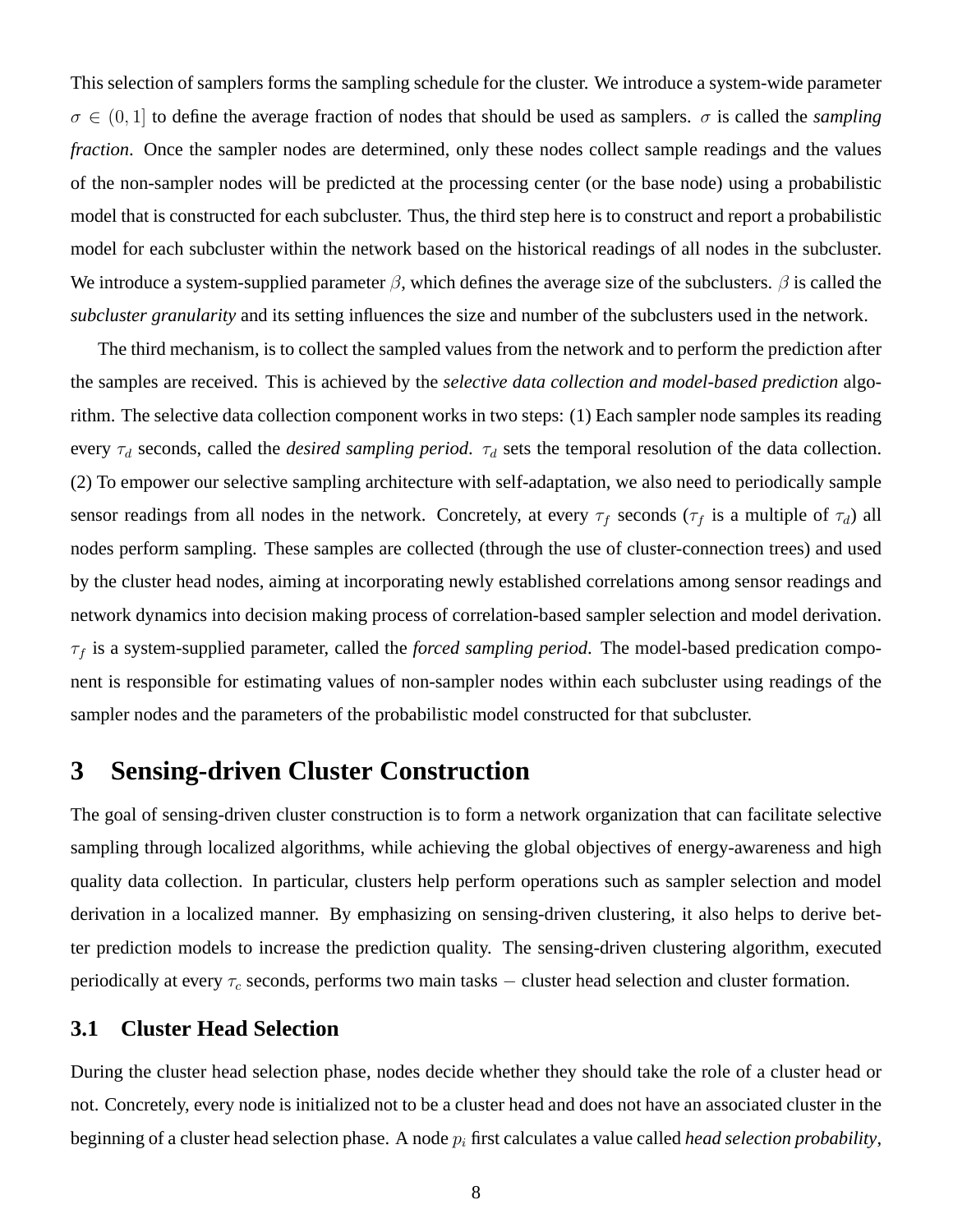denoted by  $s_i$ . This probability is calculated based on two factors. The first one is a system wide parameter called *cluster count factor*, denoted by  $f_c$ . It is a value in the range  $(0,1]$  and defines the average fraction of nodes that will be selected as cluster heads. In other words,  $f_c * N$  number of nodes will be selected as cluster heads on the average, with an average cluster size of  $1/f_c$ . The factors that can affect the decision on the number of clusters and thus the setting of  $f_c$  include the size and density of the network. The second factor involved in the setting of  $s_i$  is the *relative energy level* of the node. We denote the energy available at node  $p_i$ at time t as  $e_i(t)$ .

The relative energy level is calculated by comparing the energy available at node  $p_i$  with the average energy available at the nodes within its one hop neighborhood. The value of the head selection probability is then calculated by multiplying the cluster count factor with the relative energy level. Formally,  $s_i = f_c * \frac{e_i(t) * (|nbr(p_i)|+1)}{e_i(t) + \sum_{n_i \in nbr(p_i)} e_j}$  $\frac{e_i(t) * (|nbr(p_i)| + 1)}{e_i(t) + \sum_{p_j \in nbr(p_i)} e_j(t)}$ . This en-

| Notation         | Meaning                                                           |  |  |
|------------------|-------------------------------------------------------------------|--|--|
| $s_i$            | Head selection probability                                        |  |  |
| $r_i$            | Round counter of node $p_i$ used for clustering                   |  |  |
| $\overline{TTL}$ | Max. number of hops a cluster formation message can travel        |  |  |
| $\mu_i$          | Mean of the sensor readings node $p_i$ has sampled                |  |  |
| $T_i$            | Smallest hop distances from cluster heads in proximity of $p_i$ , |  |  |
|                  | as known to $p_i$ during cluster formation                        |  |  |
| $V_i$            | Means of readings from cluster heads in proximity of $p_i$ ,      |  |  |
|                  | as known to $p_i$ during cluster formation                        |  |  |
| $Z_i$            | Attraction scores for cluster heads in proximity of $p_i$ ,       |  |  |
|                  | where $Z_i[p_j]$ is the attraction score for node $p_j \in H$     |  |  |
| $f_c$            | Cluster count factor                                              |  |  |
| $\alpha$         | Data importance factor                                            |  |  |
| $\tau_c$         | Clustering period                                                 |  |  |

Table 2: Notations for sensing-driven clustering

ables us to favor nodes with higher energy levels for cluster head selection. Once  $s_i$  is calculated, node  $p_i$ is chosen as a cluster head with probability  $s_i$ . If selected as a cluster head,  $p_i$  initializes a number of states before starting to circulate cluster formation messages to begin the cluster formation process (described in the next subsection). Concretely,  $p_i$  sets  $h_i$  to  $p_i$  indicating that it now belongs to the cluster with head  $p_i$  (itself) and also increments its *round counter*, denoted by  $r_i$  to note that a new cluster has been selected for the new clustering round. If  $p_i$  is not selected as a cluster head, it waits for some time to receive cluster formation messages from other nodes. If no such message is received, it repeats the whole process starting from the  $s_i$  calculation. Considering most realistic scenarios governing energy values available at nodes and practical settings of  $f_c$  (< 0.2), this process results in selecting approximately  $f_c * N$  number of nodes as cluster heads. The pseudo code is given in the CLUSTINIT procedure of Alg. 1.

### **3.2 Cluster Formation**

The cluster formation phase starts right after the cluster head selection phase. It organizes the network of sensors into node clusters in two major steps: *message circulation* and *cluster engagement*.

**Message circulation step** involves the circulation of cluster formation messages within the network. These messages are originated at cluster head nodes. Once a node  $p_i$  is chosen to be a cluster head, it prepares a message m to be circulated within a bounded number of hops, and structures the message  $m$  as follows. It sets  $m.org$  to its node identifier  $p_i$ . This field represents the originator of the cluster formation message. It sets m.ttl to  $TTL$ , where  $TTL$  is a system-wide parameter that defines the maximum number of hops this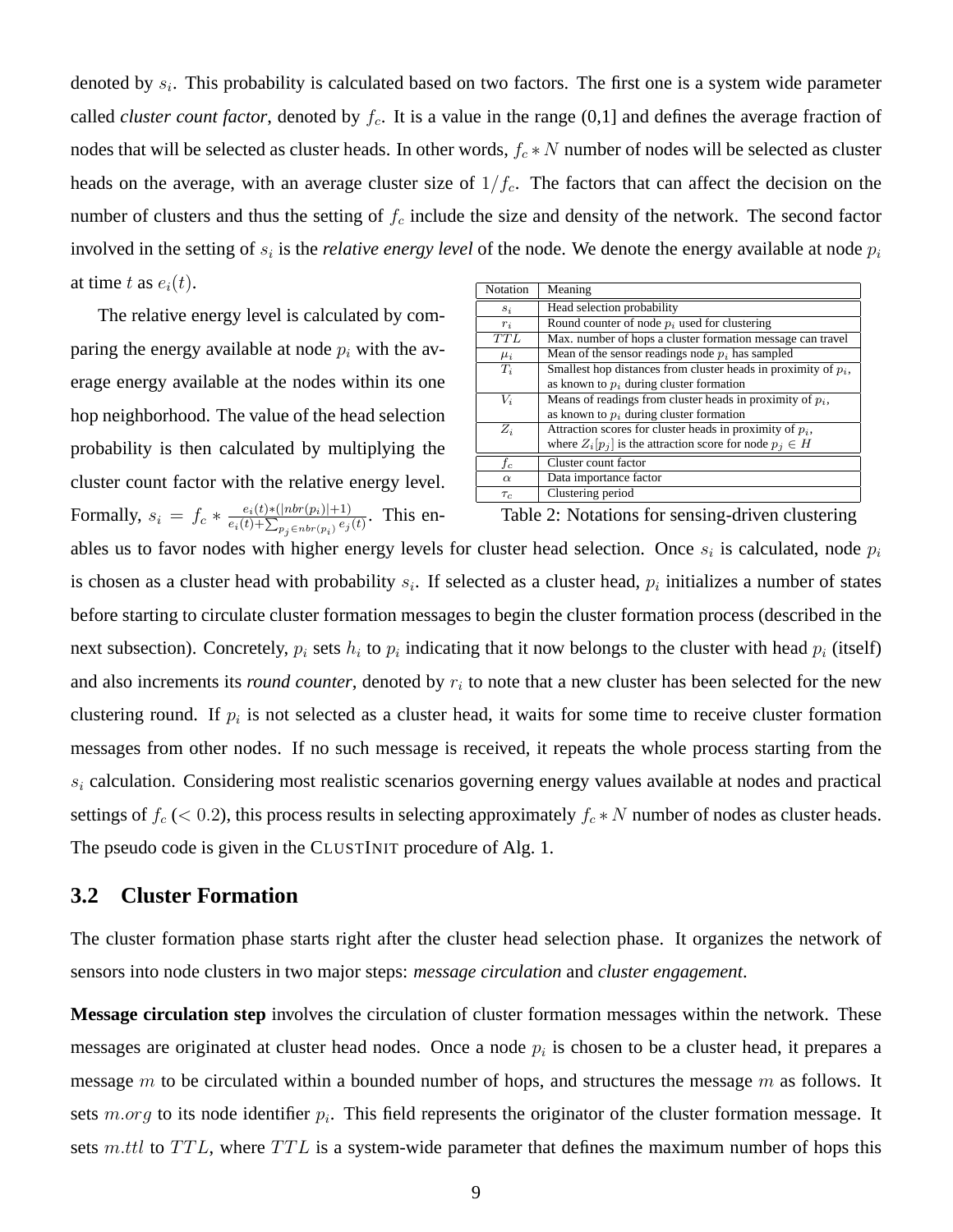message can travel within the network. This field indicates the number of remaining hops the message can travel. It sets m.rnd to its round counter  $r_i$ . It sets m.src to  $p_i$ , indicating the sender of the message. Finally, it sets m.dmu to  $\mu_i$ . Here,  $\mu_i$  denotes the mean of the sensor readings node  $p_i$  has sampled during the time period preceding this round  $(r_i)$  of cluster formation. The message m is then sent to all neighbors of node  $p_i$ .

Upon reception of a message  $m$  at a node  $p_i$ , we first compare the *rnd* field of the message to  $p_i$ 's current round counter  $r_i$ . If  $m.rnd$  is smaller than  $r_i$ , we discard the message, since it is likely a delayed message in some earlier clustering round and should be disregarded. If m.rnd is larger than  $r_i$ , then this is the first cluster formation message  $p_i$  has received for the new round. As a result, we increment  $r_i$  to indicate that node  $p_i$  is now part of the current round. Moreover, we initialize two data structures, denoted by  $T_i$  and  $V_i$ . Both are initially empty.  $T_i[p_j]$  stores the shortest known hop count from a cluster head node  $p_j$  to node  $p_i$ , if a cluster formation message is received from  $p_j$ .  $V_i[p_j]$  stores  $dmu$  field of the cluster formation messages that originated from node  $p_i$ and reached node  $p_i$ . Once the processing of the  $rnd$ field of the message is over, we calculate the number of hops this message traveled, by investigating the ttl field, which yields the value  $1 + TTL - m.ttl$ . If

|  | Alg. 1: Sensing-driven cluster construction |  |  |
|--|---------------------------------------------|--|--|
|--|---------------------------------------------|--|--|

```
CLUSTINIT(p_i)(1) h_i \leftarrow nil(2) while h_i = nil(3) t \leftarrow Current time
 (4) s_i \leftarrow f_c * \frac{e_i(t) * (|nbr(p_i)|+1)}{e_i(t) + \sum_{p_j \in nbr(p_i)} e_j(t)}(5) if rand(0, 1) < s_i<br>(6) h_i \leftarrow p_i(6) h_i \leftarrow p_i<br>(7) r_i \leftarrow r_i(7) r_i \leftarrow r_i + 1 \n\begin{array}{l}\n\leftarrow r_i \leftarrow 0 \text{ during system init }*\n\end{array}<br>
(8) m.org \leftarrow p_i, m.ttl \leftarrow TTL(8) m.org \leftarrow p_i, m.ttl \leftarrow TTL<br>
(9) m.rnd \leftarrow r_i, msg.src \leftarrow p_i(9) m.rnd \leftarrow r_i, msg.src \leftarrow p_i<br>(10) m.dmu \leftarrow \mu_im.dimu \leftarrow \mu_i(11) foreach p_i \in nbr(p_i)(12) SENDMSG(p_j, m)<br>(13) else if a cluster formation m
                 else if a cluster formation message received
(14) return
RECEIVEMSG(p_i, m)(1) if m.rnd > r_i(2) r_i \leftarrow m.rnd<br>(3) T_i \leftarrow \emptyset, V_i \leftarrow(3) T_i \leftarrow \emptyset, V_i \leftarrow \emptyset<br>(4) else if m.rnd < r_ielse if m.rnd < r_i(5) return
 (6) a \leftarrow 1 + TTL - m.ttl(7) if T_i[m.org] \neq \emptyset and T_i[m.org] < a(8) return
 (9) T_i[m.org] \leftarrow a, V_i[m.org] \leftarrow m.dmu(10) m.ttl \leftarrow m.ttl - 1, m.src \leftarrow p_i(11) foreach p_j \in nbr(p_i)\msg.src
(12) SENDMSG(p_i, m)PICKCLUSTERS(pi)
(1) y \leftarrow 1/\mathcal{N}(\mu_i | \mu_i, \sigma_i)<br>(2) foreach j, T_i[p_i] \neq \emptysetforeach j, T_i[p_j] \neq \emptyset(3) a \leftarrow 1 - T_i[p_j]/TTL /* hop distance factor */<br>(4) b \leftarrow \mathcal{N}(V_i[p_j] | \mu_i, \sigma_i) * y /* data distance fact
                 b \leftarrow \mathcal{N}(V_i[p_j] | \mu_i, \sigma_i) * y /* data distance factor */
(5) Z_i[p_j] \leftarrow a + \alpha * b<br>(6) h_i \leftarrow argmax_{p_i} (Z_i[p_i])(6) h_i \leftarrow argmax_{p_j}(Z_i[p_j])
```
 $T_i[m.org]$  is not empty (meaning this is not the first message we received in this round that originated from node m.org) and  $T[m.org]$  is smaller than or equal to the number of hops the current message has traveled, we discard the message. Otherwise, we set  $T[m.org]$  to  $1 + TTL - m.ttl$  and  $V_i[m.org]$  to  $m.dmu$ . Once  $T_i$  and  $V_i$  are updated with the new information, we modify and forward the message to all neighbors of  $p_i$ , except the node specified by src field of the message. The modification on the message involves decrementing the  $ttl$  field and setting the  $src$  field to  $p_i$ . The pseudo code for the message circulation phase is given within the CLUSTINIT and RECEIVEMSG procedures in Alg. 1.

**Cluster engagement step** involves making a decision about which cluster to join, once hop distance and mean sample value information are collected. Concretely, a node  $p_i$  that is not a cluster head, performs the following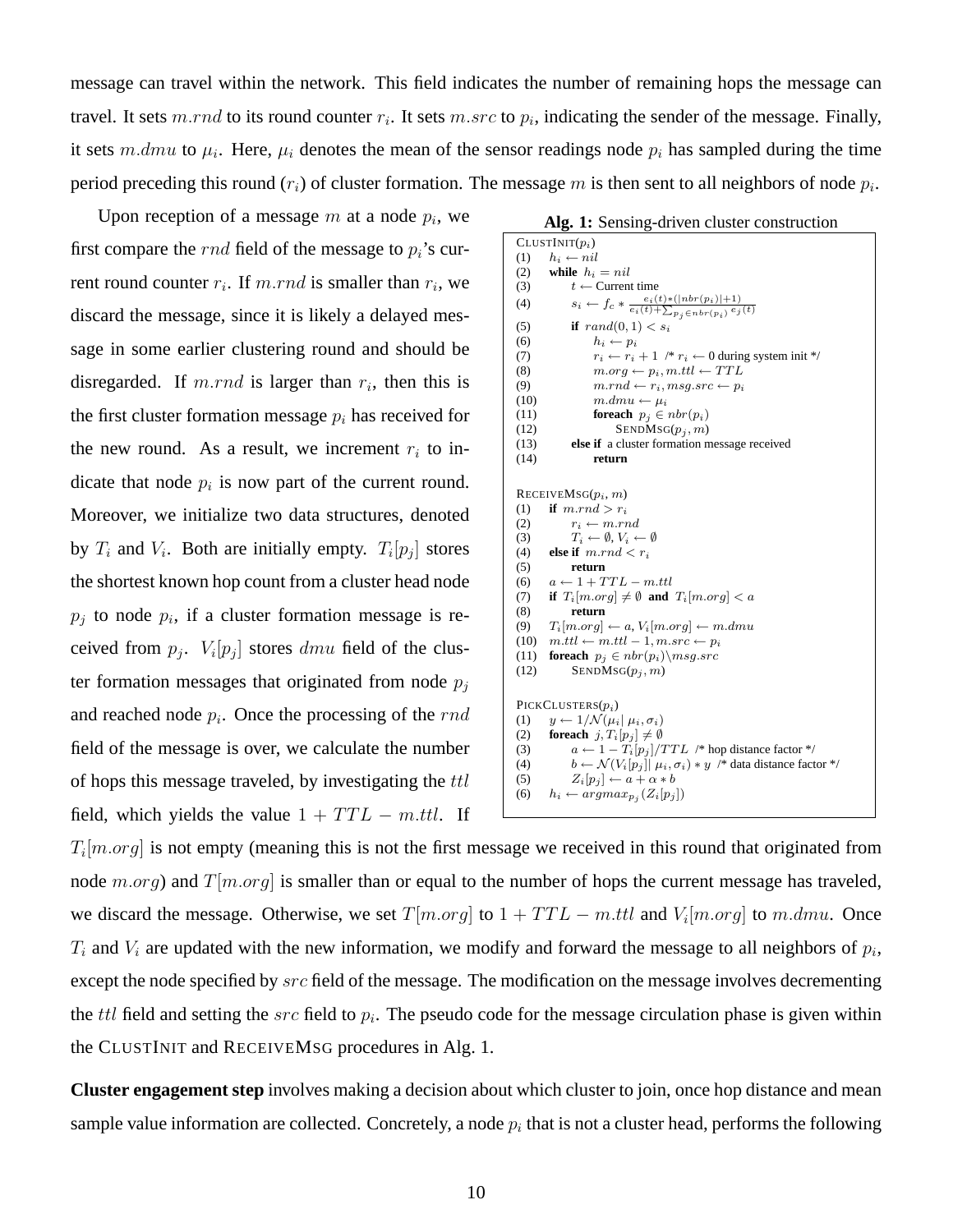procedure to determine its cluster. For each cluster head node from which it has received a cluster formation message in this round (i.e.  $\{p_j | T_i[p_j] \neq \emptyset\}$ ), it calculates an *attraction score*, denoted by  $Z_i[p_j]$ , for the cluster head  $p_j$ . Then it joins the cluster head with the highest attraction score, i.e., it sets  $h_i$  to  $argmax_{p_j}(Z_i[p_j])$ . The calculation of the attraction score  $Z_i[p_j]$  involves two factors. The first factor is called the *hop distance factor* and is calculated as  $1 - T_i[p_j]/TTL$ . It takes its minimum value 0 when  $p_i$  is TTL hops away from  $p_j$  and its maximum value  $1 - 1/TTL$  when  $p_i$  is one hop away from  $p_j$ . The second factor is called the *data distance factor* and it is calculated as  $\mathcal{N}(V_i[p_j] | \mu_i, \varsigma_i^2) / \mathcal{N}(\mu_i | \mu_i, \varsigma_i^2)$ . Here,  $\mathcal{N}$  represents the Normal distribution and  $\zeta_i^2$  is a locally estimated variance of the sampled values at node  $p_i$ . The data distance factor measures the similarity between the mean of the sensor readings at node  $p_i$  and the mean readings at its cluster head node  $p_j$ . It takes its maximum value of 1 when  $V_i[p_j]$  is equal to  $\mu_i$ . Its value decreases as the difference between  $V_i[p_j]$  and  $\mu_i$  increases, and approaches to 0 when the difference approaches to infinity. This is a generic way to calculate the data distance factor and does not require detailed knowledge about the data being collected. However, if such knowledge is available, a domain-specific data distance function can be applied. For instance, if a domain expert can set a system wide parameter  $\Delta$  to be the maximum acceptable bound of the difference between the mean sample value of a node and the mean sample value of its head node, then we can specify a distance function  $f(d) = d/\Delta$ , where d is set to  $|V_i[p_j] - \mu_i|$ . In this case, the data distance factor can be calculated as  $max(0, 1 - f(d))$ . With this definition, the distance factor will take its maximum value of 1 when d is 0, and its value will linearly decrease to 0 as d reaches  $\Delta$ .

We compute the attraction score as a weighted sum of the hop distance factor and the data distance factor, where the latter is multiplied by a factor called *data importance factor*, denoted by  $\alpha$ .  $\alpha$  takes a value in the range [0,  $\infty$ ). A value of 0 means only hop distance is used for the purpose of clustering. Larger values result in a clustering that is more dependent on the distances between the mean sample values of the nodes. The pseudo code for cluster engagement step is given by the PICKCLUSTERS procedure in Alg. 1.

**Cluster-connection tree formation:** Each node cluster in the network not only elects a cluster head node but also forms a cluster connection tree during the cluster construction. Such cluster connection trees are used to accomplish the communication of nodes with their cluster heads. Concretely, the cluster-connection trees are formed as follows: When a node  $p_i$  receives a cluster formation message originated at a cluster head node  $p_j$ ,  $p_i$  notes down the node from which it has received this cluster formation message as the candidate for becoming the parent node of  $p_i$  in the cluster connection tree anchored at  $p_j$ . If there are several distinct cluster head nodes that circulate a cluster formation message to node  $p_i$ , then for each one of such cluster heads, say  $p_j$ ,  $p_i$  stores only one forwarder node, say  $p_u$ , which is the one that has forwarded the cluster formation message of  $p_j$  with the highest TTL value. Now this forwarder node  $p_u$  becomes the parent pointer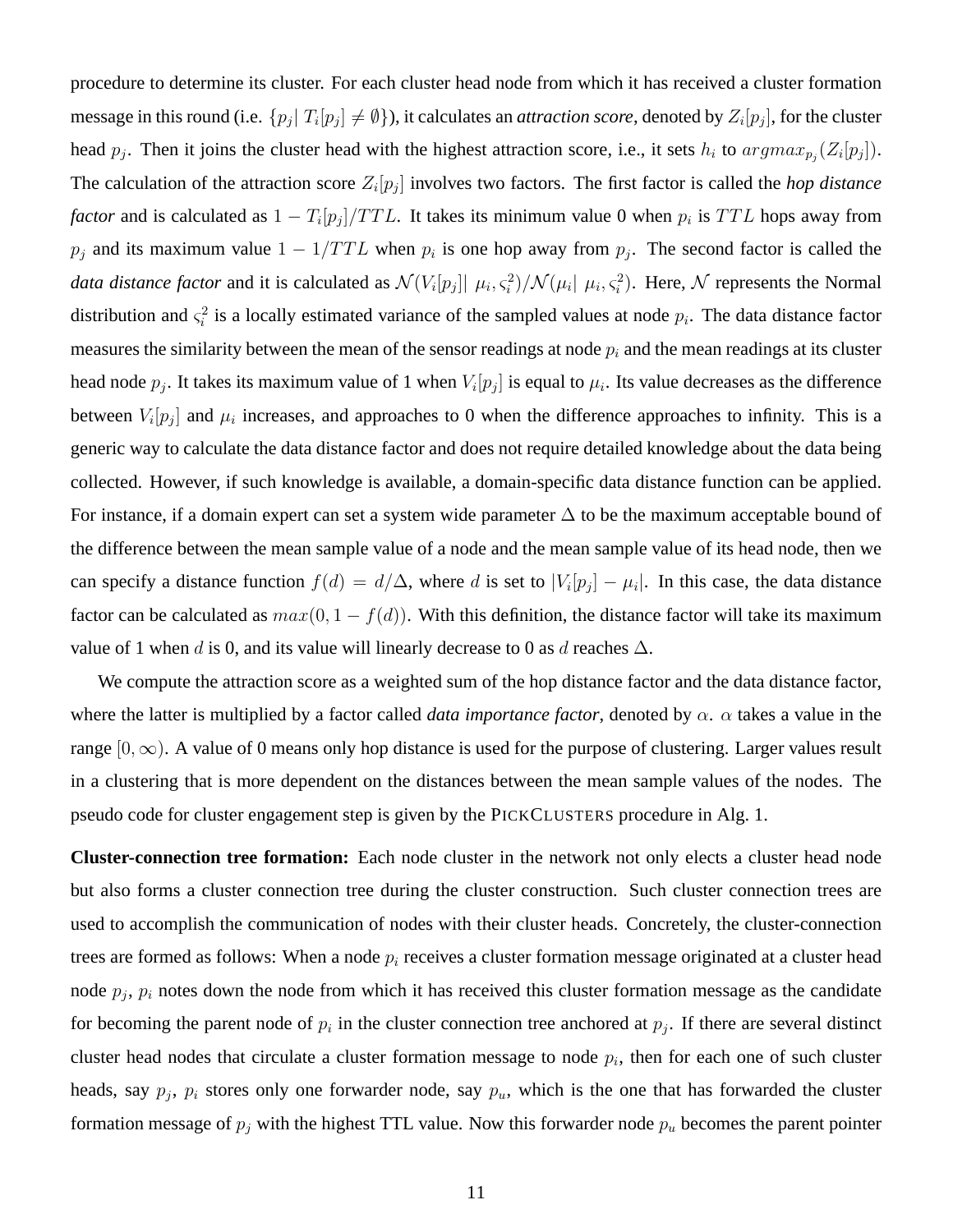of  $p_i$  for cluster  $C_j$ . After nodes have decided on which of the node clusters to join at the end of the cluster engagement step, each node sends a confirmation message to its corresponding cluster head using the parent pointer stored for that cluster. If a node  $p_i$  is in cluster  $C_j$  or has forwarded a confirmation message destined to the cluster head node  $p_j$ , then it keeps its parent pointer associated with  $C_j$  and at the same time it also records the nodes from which it has received a confirmation message destined to the cluster head node  $p_i$  as its child pointers in the cluster connection tree rooted at  $p_j$ . Any parent pointers that are not used to forward a confirmation message can be dropped to minimize the state kept for maintaining cluster-connection trees. All nodes that keep their parent pointers for cluster  $C_j$  are part of the cluster-connection tree of  $C_j$ . It is important to note that a node that participates in the cluster-connection tree of a node cluster  $C_i$  may **not** necessarily be a member of  $C_j$ , i.e. it is possible that  $h_i \neq p_j$ . This property ensures that with the cluster-connection tree of a node cluster  $C_j$ , its cluster head  $p_j$  can reach all nodes in  $C_j$  and vice versa.

### **3.3 Effect of** α **on Clustering**

We use an example scenario to illustrate the effect of  $\alpha$  on clustering. Figure 3 (a) shows an arrangement of 100 sensor nodes and the connectivity graph of the sensor network formed by these nodes. In the background, it also shows a colored image that represents the environmental values that are sensed by the nodes. The color on the image changes from tones of red (light gray in grayscale) to tones of blue (dark gray in grayscale) moving diagonally from the upper right corner to the lower left corner, representing a decrease in the sensed values. Figures 3 (b), (c), and (d) show three different clusterings of the network for different values of  $\alpha$  (0, 10, 20 respectively), using  $f_c = 0.1$  and  $TTL = 5$ . Each cluster is shown with a different color. Nodes within the same cluster are labeled with a unique cluster identifier. The cluster head nodes are marked with a circle. It is clearly observed that, with increased  $\alpha$ , the clusters tend to align diagonally, resulting in a clustering where nodes sampling similar values are assigned to the same clusters. However, this effect is limited by the value of  $TTL$ , since a node cannot belong to a cluster whose cluster head is more that  $TTL$  hops away. We provide a quantitative study on the effect of  $\alpha$  on the quality of the clustering in Section 7.

From both Algorithm 1 and Figure 3(c) and (d), one can observe that combining hop distance factor and sensor reading similarity captured by data distance factor, some of the resulting clusters may appear disconnected. As discussed in the previous section, by creating a cluster-connection tree for each node cluster, we guarantee that a cluster head node can reach all nodes in its cluster. When the number of connected subcomponents within a cluster is large, the overhead for a cluster head to communicate with nodes within its cluster will increase. However, the number of connected subcomponents of a sensing-driven cluster can not be large in practice due to three major reasons: First, since there is a fixed TTL value used in cluster creation, the nodes that belong to the same cluster can not be more than a specified number of hops away, thus it is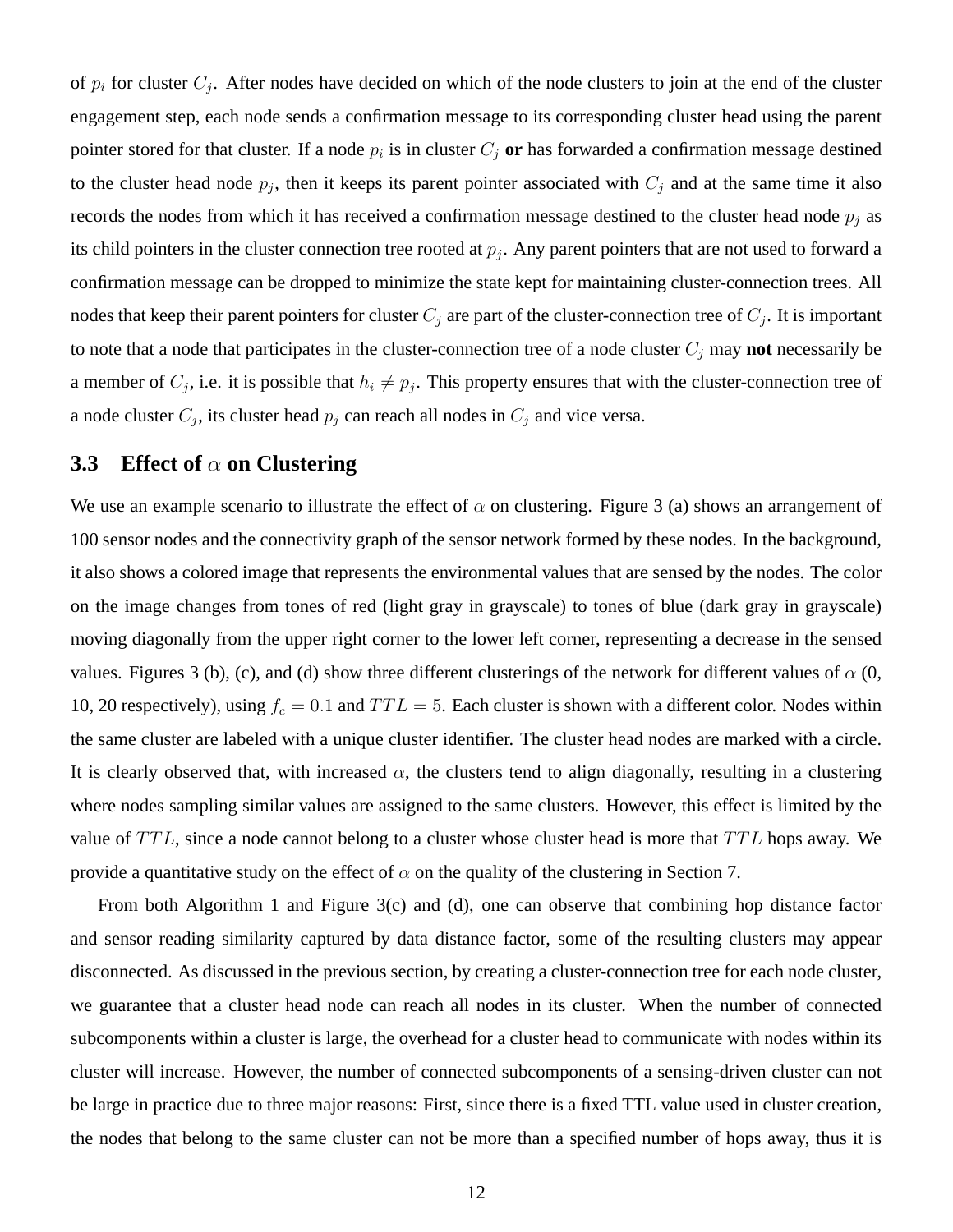not possible that two nodes from different parts of the network are put within the same cluster just because the values they are sensing are very similar. Second, the decision to join a cluster is not only data dependent. Instead, it is a combination (adjusted by  $\alpha$ ) of hop distance factor and data distance factor that defines a node's affinity to join a cluster. As a result, unless TTL and  $\alpha$  values are both set to impractically large values, there won't be many connected components belonging to the same cluster. Finally, since the sensor readings are expected to be spatially correlated, it is unlikely to have contiguous regions with highly heterogeneous sensor readings (which would have resulted in clusters with many connected subcomponents).

### **3.4 Setting of Clustering Period**  $τ_c$

The setting of clustering period  $\tau_c$  involves two considerations. First, the cluster head nodes have additional responsibilities when compared to other nodes, due to sampler selection and model derivation process (see more detail in the next section), which causes them to consume energy at higher rates. Therefore, large  $\tau_c$  values may result in imbalanced power levels and decrease network connectivity in the long run. Consequently, the value of  $\tau_c$  parameter should be small enough to enable selection of alternate nodes as cluster heads. However, its value is expected to be much larger than the desired sampling and forced sampling



Figure 3: Illustration of sensing-driven clustering

periods,  $\tau_d$  and  $\tau_f$ . Second, time dependent changes in sensor readings may render the current clustering obsolete with respect to data distance factor. For instance, in environmental monitoring applications, different times of a day may result in different node clusters. Thus, clustering period should be adjusted accordingly to enable continued refinement of the clustering structure in response to different sensing patterns resulting from environmental changes.

## **4 Correlation-based Sampler Selection and Model Derivation**

The goal of sampler selection and model derivation is three folds. First, it needs to further group nodes within each node cluster into a set of subclusters such that the sensor readings of the nodes within each subcluster are highly correlated (thus prediction is more effective). Second, it needs to derive and report (to sampler nodes) a sampling schedule that defines the sampler nodes. And third, it needs to derive and report (to the base node) parameters of the probabilistic models associated with each subcluster so that prediction can be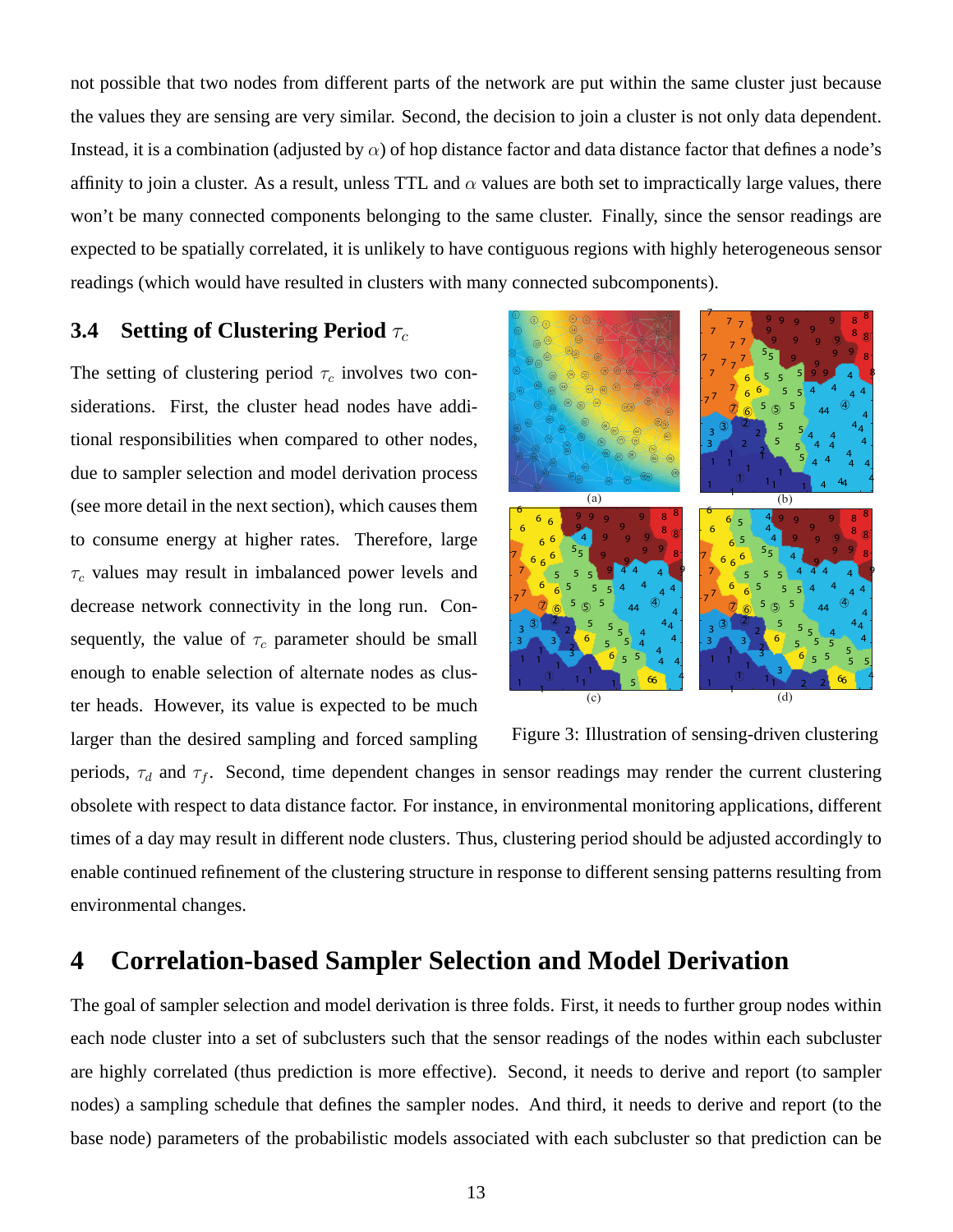performed. Correlation-based sampler selection and model derivation is performed by each cluster head node through a three-step process, namely *subclustering*, *sampler selection*, and *model and schedule reporting*. We now describe these three steps in detail.

**Subclustering step** is used to create subclusters that form a basis for selecting sampler nodes of the network, deriving correlations among nodes within subclusters, constructing probabilistic models accordingly, and performing value predication of non-sampler nodes. Higher correlations among the nodes within each subcluster typically lead to higher quality sampler selection and higher accuracy of model-based value prediction of non-sampler nodes. Thus, given a cluster, the first issue involved in developing an effective subclustering algorithm is to obtain samples from nodes within this cluster. The second issue is to compute correlations between every pair of nodes within the cluster and define a correlation distance metric that can be used as the distance function for subclustering.

*Forced sampling.* Recall from Section 2.2, we introduce the concept of forced sampling period. By periodically collecting sample readings from all nodes in the network (forced sampling), the cluster head nodes can refine the subclustering structure by invoking a new run of the subclustering pro-

| Notation        | Meaning                                                                         |  |  |
|-----------------|---------------------------------------------------------------------------------|--|--|
| $D_i$           | Forced samples collected at node $p_i \in H$ , where $D_i[p_i]$ is              |  |  |
|                 | the series of consecutive forced samples from node $p_i \in C_i$                |  |  |
| $\mathcal{C}_i$ | Correlation matrix at node $p_i \in H$ , where $\mathcal{C}_i[p_u, p_v]$ is     |  |  |
|                 | the correlation between the series $D_i[p_u]$ and $D_i[p_v]$                    |  |  |
| $\mathcal{D}_i$ | Subclustering distance matrix at node $p_i \in H$ , where                       |  |  |
|                 | $\mathcal{D}_i[p_u, p_v]$ is the subclustering distance between $p_u$ and $p_v$ |  |  |
|                 | Subcluster granularity                                                          |  |  |
| $\sigma$        | Sampling fraction                                                               |  |  |
| $\tau_u$        | Schedule update period                                                          |  |  |

Table 3: Notations for correlation-based sampler selection and model derivation notations

cess, which utilizes the forced samples collected during the most recent clustering period to generate a new set of subclusters, each associated with a newly derived correlation-based probabilistic model. We denote the forced samples collected at cluster head node  $p_i$  by  $D_i$ .  $D_i[p_j]$  denotes the series of consecutive forced samples from node  $p_j$ , where  $p_j$  is in the node cluster with  $p_i$  as the head (i.e.  $p_j \in C_i$ ).

*Correlation matrix and correlation distance metric.* During subclustering, a cluster head node  $p_i$  takes the following concrete actions. It first creates a correlation matrix  $\mathcal{C}_i$  such that for any two nodes in the cluster  $C_i$ , say  $p_u$  and  $p_v$ ,  $C_i[p_u, p_v]$  is equal to the correlation between the series  $D_i[p_u]$  and  $D_i[p_v]$ , formally  $(D_i[p_u]-E[D_i[p_u]])*(D_i[p_v]-E[D_i[p_v]])^T$  $\frac{p_{u}[-E[D_i|p_u]]*(D_i|p_v]-E[D_i|p_v]]}{L*\sqrt{\text{Var}(D_i[p_u])}*\sqrt{\text{Var}(D_i[p_v])}}$ , where L is the length of the series and T represents matrix transpose. This is a textbook definition [10] of correlation between two series, expressed using the notations introduced within the context of this work. Correlation values are always in the range  $[-1, 1]$ , -1 and 1 representing strongest negative and positive correlation. A value of 0 implies two series are not correlated. As a result, the absolute correlation can be used as a metric to define how good two nodes are, in terms of predicting one's sample from another's. For each node cluster, we first compute its correlation matrix using forced samples. Then we calculate the correlation distance metric between nodes, denoted by  $\mathcal{D}_i$ .  $\mathcal{D}_i[p_u, p_v]$  is defined as  $1 - |\mathcal{C}_i[p_u, p_v]|$ . Once we get the distance metric, we use agglomerative clustering [21] to subcluster the nodes within clus-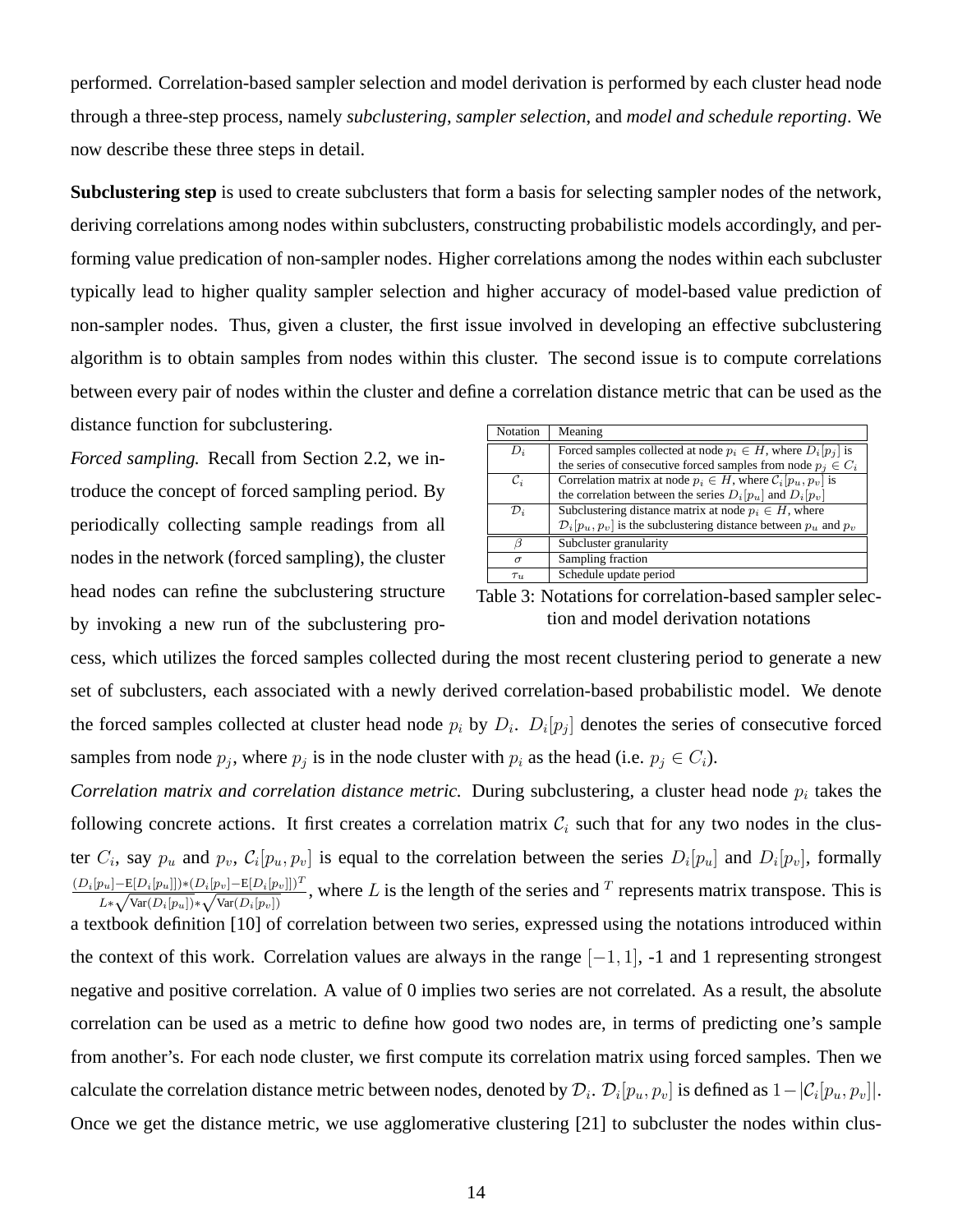ter  $C_i$  into  $K_i$  number of subclusters, where  $G_i(j)$  denotes the set of nodes in the jth subcluster. We use a system-wide parameter called *subcluster granularity*, denoted by β, to define average subcluster size. Thus,  $K_i$  is calculated by  $\lfloor |C_i|/\beta \rfloor$ . We'll discuss the effects of  $\beta$  on performance later in this section. The pseudo code for the subclustering step is given within the SUBCLUSTERANDDERIVE procedure in Alg. 2.

**Sampler selection step** is performed to create or update a data collection schedule  $S_i$  for each cluster  $C_i$ , in order to select the subset of nodes that are best qualified to serve as samplers throughout the next schedule update period  $\tau_u$ . After a cluster head node  $p_i$  forms the subclusters, it initializes the data collection schedule  $S_i$  to zero for all nodes within its cluster, i.e.  $S_i[p_j] = 0, \forall p_j \in C_i$ . Then for each subcluster  $G_i(j)$ , it determines the number of sampler nodes to be selected from that subcluster based on the size of the subcluster  $G_i(j)$ and the sampling fraction parameter  $\sigma$  defined in Section 2. At least one node should be selected as a sampler node from each subcluster. Thus we can calculate the number of sampler nodes for a given

#### **Alg. 2:** Corr.-based Sampler Select. and Model Derivation

| DERIVES CHEDULE $(p_i \in H)$                                                                                                           |
|-----------------------------------------------------------------------------------------------------------------------------------------|
| Periodically, every $\tau_u$ seconds<br>(1)                                                                                             |
| $D_i$ : data collected since last schedule derivation, $D_i[p_i](k)$ is the<br>(2)                                                      |
| kth forced sample from node $p_i$ collected at node $p_i$                                                                               |
| $(S_i, \mathcal{C}_i, G_i) \leftarrow$ SUBCLUSTER AND DERIVE $(p_i, D_i)$<br>(3)                                                        |
| for $j = 1$ to $ G_i $<br>(4)                                                                                                           |
| $\mathcal{X}_{i,j}: \mathcal{X}_{i,j}[p_u] = E[D_i[p_u]; p_u \in G_i(j)]$<br>(5)                                                        |
| $\mathcal{Y}_{i,j}$ : $\mathcal{Y}_{i,j}[p_u,p_v] = \mathcal{C}_i[p_u,p_v] * \sqrt{\text{Var}(D_i[p_u]) * \text{Var}(D_i[p_u])}$<br>(6) |
| $\sqrt{\text{Var}(D_i[p_v])}; p_u, p_v \in G_i(j)$                                                                                      |
| SENDMSG( <i>base</i> , $\mathcal{X}_{i,j}$ , $\mathcal{Y}_{i,j}$ )<br>(7)                                                               |
| foreach $p_i \in C_i$<br>(8)                                                                                                            |
| $D_i[p_i] \leftarrow \emptyset$<br>(9)                                                                                                  |
| $SENDMSG(p_i, S_i[p_i])$<br>(10)                                                                                                        |
|                                                                                                                                         |
| SUBCLUSTERANDDERIVE $(p_i \in H)$                                                                                                       |
| $\forall p_u, p_v \in C_i$ , $C_i[p_u, p_v] \leftarrow$ Correlation between $D_i[p_u], D_i[p_v]$<br>(1)                                 |
| (2) $\forall p_u, p_v \in C_i$ , $\mathcal{D}_i[p_u, p_v] \leftarrow 1 -  \mathcal{C}_i[p_u, p_v] $                                     |
| $K_i \leftarrow \lceil  C_i /\beta \rceil$ /* number of subclusters */<br>(3)                                                           |
| Cluster the nodes in $C_i$ , using $\mathcal{D}_i$ as distance metric, into $K_i$<br>(4)                                                |
| subclusters                                                                                                                             |
| (5)                                                                                                                                     |
| $G_i(j)$ : nodes in the <i>j</i> th subcluster within $C_i$ , $j \in \{1, , K_i\}$<br>$t \leftarrow$ Current time                       |
| (6)<br>$\forall p_u \in C_i, S_i[p_u] \leftarrow 0$                                                                                     |
| (7)                                                                                                                                     |
| for each $j \in \{1, \ldots, K_i\}$<br>(8)                                                                                              |
| $a \leftarrow [\sigma *  G_i(j) ]$<br>(9)                                                                                               |
| <b>for<br/>each</b> $p_u \in G_i(j)$ , in decreasing order of $e_u(t)$<br>(10)                                                          |
| $S_i[p_u] \leftarrow 1$<br>(11)                                                                                                         |
| if $a =  \{p_v   S_i   p_u  = 1\} $ then break<br>(12)                                                                                  |
| <b>return</b> $(S_i, C_i, G_i)$<br>(13)                                                                                                 |
|                                                                                                                                         |
|                                                                                                                                         |

subcluster  $G_i(j)$  by  $\lceil \sigma * |G_i(j)| \rceil$ . Based on the above formula, we can calculate the actual fraction of nodes selected as the sampler nodes of the network at any given instance of time. This actual fraction may deviate from the system-supplied sampling fraction parameter  $σ$ . We refer to the actual fraction of sampler nodes as the *effective* σ to distinguish it from the system-supplied σ. The *effective* σ can be estimated as  $f_c * [1/(f_c * \beta)] * [\beta * \sigma]$ . The pseudo code for the derivation step is given within the SUBCLUSTERAND-DERIVE procedure in Alg. 2.

**Model and schedule reporting step** is performed by a cluster head node in two steps, after generating the data collection schedule for each node cluster. First, the cluster head informs the nodes about their status as samplers or non-samplers. Then the cluster head sends the summary information to the base node, which will be used to derive the parameters of probabilistic models used in predicting the values of non-sampler nodes. To implement the first step, a cluster head node  $p_i$  notifies each node  $p_j$  within its cluster about  $p_j$ 's new status with regard to being a sampler node or not by sending  $S_i[p_j]$  to  $p_j$ . To realize the second step, for each subcluster  $G_i(j)$ ,  $p_i$  calculates a data mean vector for nodes within the subcluster, denoted by  $\mathcal{X}_{i,j}$ , as follows: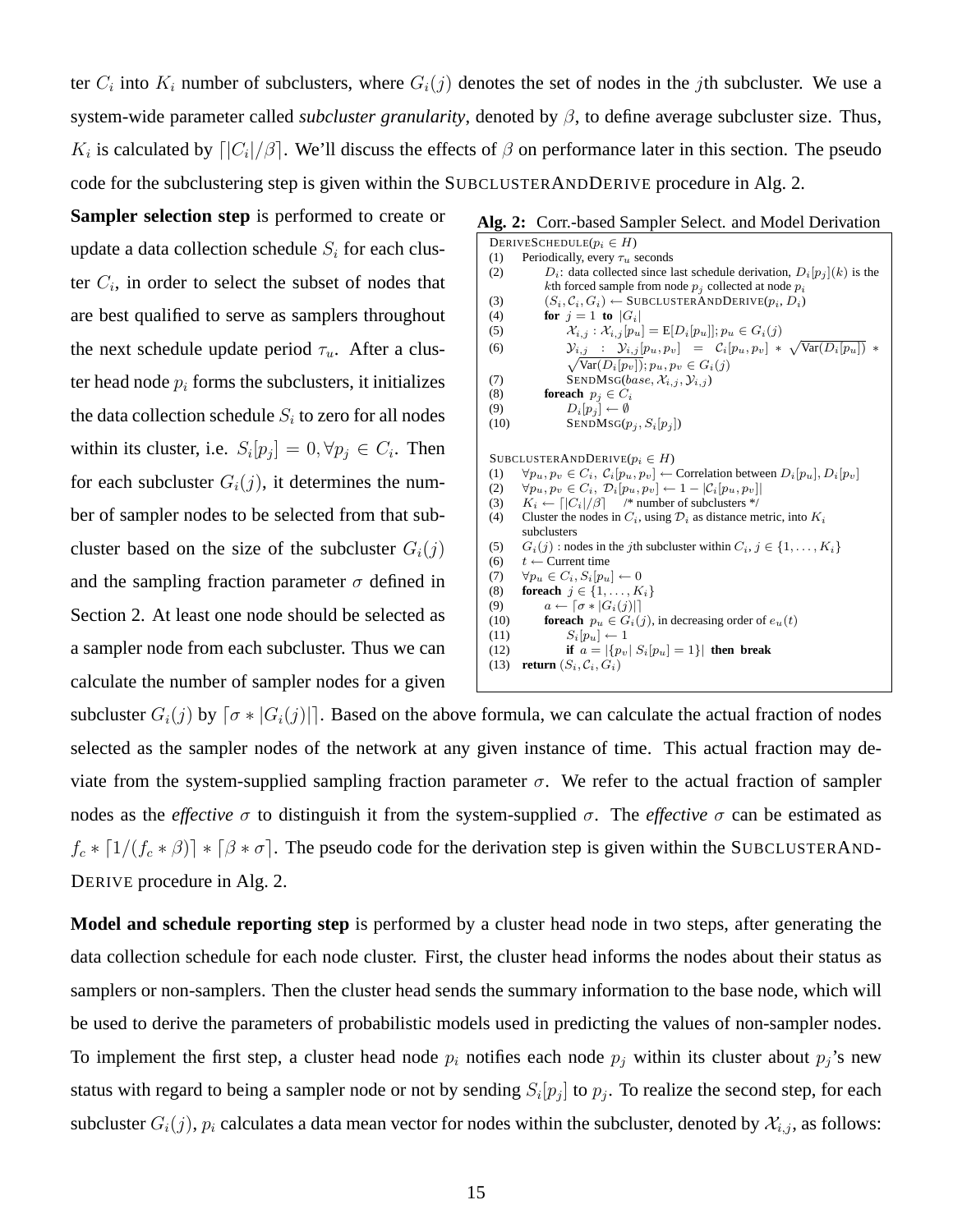$\mathcal{X}_{i,j}[p_u] = E[D_i[p_u]], p_u \in G_i(j)$ .  $p_i$  also calculates a data covariance matrix for nodes within the subcluster, denoted by  $\mathcal{Y}_{i,j}$  and defined as follows:  $\mathcal{Y}_{i,j}[p_u, p_v] = C_i[p_u, p_v] * \sqrt{\text{Var}(D_i[p_u])} * \sqrt{\text{Var}(D_i[p_v])}$ ,  $p_u, p_v \in$  $G_i(j)$ . For each subcluster  $G_i(j)$ ,  $p_i$  sends  $\mathcal{X}_{i,j}$ ,  $\mathcal{Y}_{i,j}$  and the identifiers of the nodes within the subcluster, to the base node. This information will later be used for deriving the parameters of a Multi-Variate Normal (MVN) model for each subcluster (see Section 5). The pseudo code is given within the DERIVESCHEDULE procedure of Alg. 2.

### **4.1 Effects of** β **on Performance**

The setting of the system supplied parameter  $\beta$  (subcluster granularity) may have effects on the overall performance of a selective sampling based data collection system, especially in terms of sampler selection quality, value predication quality, messaging cost, and energy consumption. Intuitively, large values of  $\beta$  may decrease the prediction quality, because it will result in large subclusters with potentially low overall correlation between its members. On the other hand, too small values may also decrease the prediction quality, since the opportunity to exploit the spatial correlations fully will be missed with very small  $\beta$ . Regarding the messaging cost of sending sampling summarization and model derivation information to the base node, one extreme case is where each cluster has one subcluster (very large  $\beta$ ). In this case, the covariance matrix may become very large and sending it to the base station may increase the messaging cost and have a negative effect on the energy-efficiency. In contrast, smaller  $\beta$  values will result in a lower messaging cost, since covariance values of node pairs belonging to different subclusters will not be reported. Although the the second dimension favors a small β value, decreasing beta will increase the deviation of effective  $\sigma$  from the system specified  $\sigma$ , introducing another dimension. For instance, having  $\beta = 2$  will result in a minimum effective  $\sigma$  of around 0.5, even if  $\sigma$  is specified much smaller. This is because each subcluster must have at least one sampler node. Consequently, the energy saving expected when  $\sigma$  is set to a certain value is dependent on the setting of  $\beta$ . In summary, small  $\beta$  values can make it impossible to practice high energy saving/low prediction quality scenarios. We investigate these issues quantitatively in Section 7.

### **4.2 Setting of Schedule Update Period**  $τ_u$

The schedule update period  $\tau_u$  is a system supplied parameter and it defines the time interval for re-computing the subclusters of a node cluster in the network. Several factors may affect the setting of  $\tau_u$ . First, the nodes that are samplers consume more energy compared to non-samplers, since they perform sensing and report their sensed values. Consequently, the value of  $\tau_u$  parameter should be small enough to enable selection of alternate nodes as samplers through the use of energy-aware schedule derivation process, in order to balance power levels of the nodes. Moreover, such alternate node selections help in evenly distributing the error of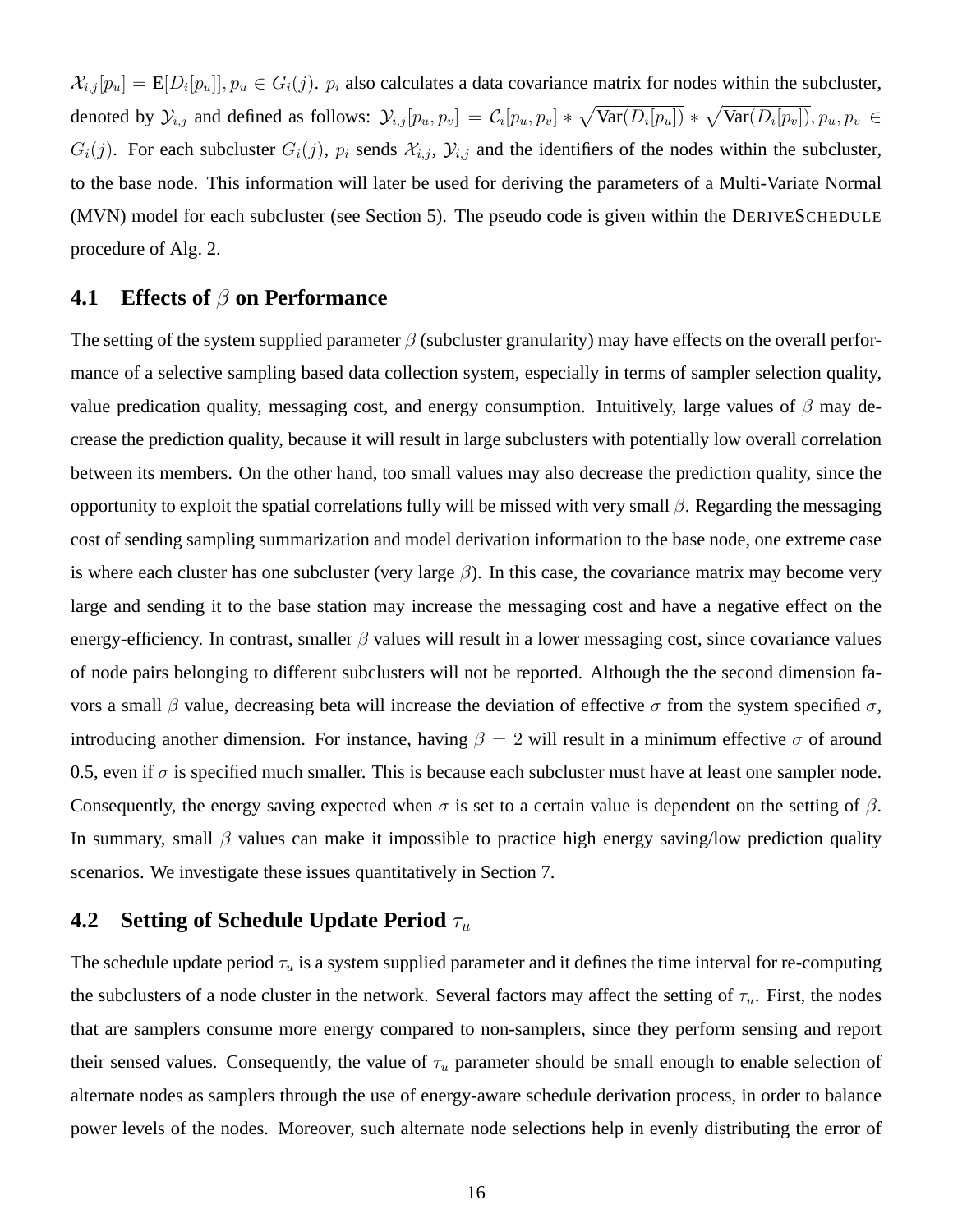prediction among all the nodes. As a result,  $\tau_u$  is provisioned to be smaller compared to  $\tau_c$ , so that we can provide fine-grained sampler re-selection without much overhead. Second, the correlations among sensor readings of different nodes may change with time and deteriorate the prediction quality. As a result, the schedule update period should be adjusted accordingly, based on dynamics of the specific application at hand.

### **5 Selective Data Collection and Model-based Prediction**

Our selective sampling approach achieves energy efficiency of data collection services by collecting sample readings from only a subset of nodes (sampler nodes) that are carefully selected and dynamically changing (after every schedule update period). The values of non-sampler nodes are predicted using probabilistic models whose parameters are derived from the recent samples of nodes

| Notation                                 | Meaning                                                                            |  |  |
|------------------------------------------|------------------------------------------------------------------------------------|--|--|
| $\overline{\mathcal{X}_{i,j}}$           | Data mean vector for nodes in $G_i(j)$ , where $\mathcal{X}_{i,j}[p_u]$ is         |  |  |
|                                          | the mean of the forced samples from node $p_u \in G_i(j)$ .                        |  |  |
| $y_{i,j}$                                | Data covariance matrix for nodes in $G_i(j)$ , where $\mathcal{Y}_{i,j}[p_u, p_v]$ |  |  |
|                                          | is the covariance between the series $D_i[p_u]$ and $D_i[p_v]$                     |  |  |
| $U^+_{i,j}$                              | Set of nodes belonging to $G_i(j)$ that are samplers                               |  |  |
|                                          | Set of nodes belonging to $G_i(j)$ that are not samplers                           |  |  |
| $\overline{\frac{U^-_{i,j}}{W^+_{i,j}}}$ | Set of last reported sensor readings of nodes in $U_{i,j}^{+}$                     |  |  |
| $W_{i,j}^-$                              | Set of predicted sensor readings of nodes in $U_{i,j}^-$                           |  |  |
| $\tau_d$                                 | Desired sampling period                                                            |  |  |
| $\tau_f$                                 | Forced sampling period                                                             |  |  |

Table 4: Notations for Selective data collection and model-based prediction parameters

that are spatially and temporally correlated. The energy saving is a result of smaller number of messages used to extract and collect data from the network, which is a direct benefit of smaller number of sensing operations performed. Although all nodes have to sample after every forced sampling period (recall that these samples are used for predicting the parameters of MVN models for the subclusters), these forced samples do not propagate up to the base node, and are collected locally at cluster head nodes. Instead, only a summary of the model parameters are submitted to the base node after each correlation-based model derivation step.

In effect, one sample value from every node is calculated at the base node (or at the sensor stream processing center). However, a sample value comes from either a *direct* sample or a *predicted* sample. Direct samples are the ones that originate from actual sensor readings. If a node  $p_i$  is a sampler, i.e.  $S_j[p_i] = 1$ where  $h_i = p_j$ , it periodically reports its sensor reading to the base node using the data collection tree, i.e. after every desired sampling period  $\tau_d$ , except when forced sampling and desired sampling periods coincide (recall that  $\tau_f$  is a multiple of  $\tau_d$ ). In the latter case, the sensor reading is sent to the cluster head node  $h_i$  using the cluster-connection tree, and is forwarded to base node from there. If a node  $p_i$  is a non-sampler node, i.e.  $S_j[p_i] = 0$  where  $h_i = p_j$ , then it only samples after every forced sampling period, and its sensor readings are sent to the cluster head node  $h_i$  using the cluster-connection tree and are *not* forwarded to the base node. A short pseudo code describing this is given by the SENSDATA procedure in Alg. 3.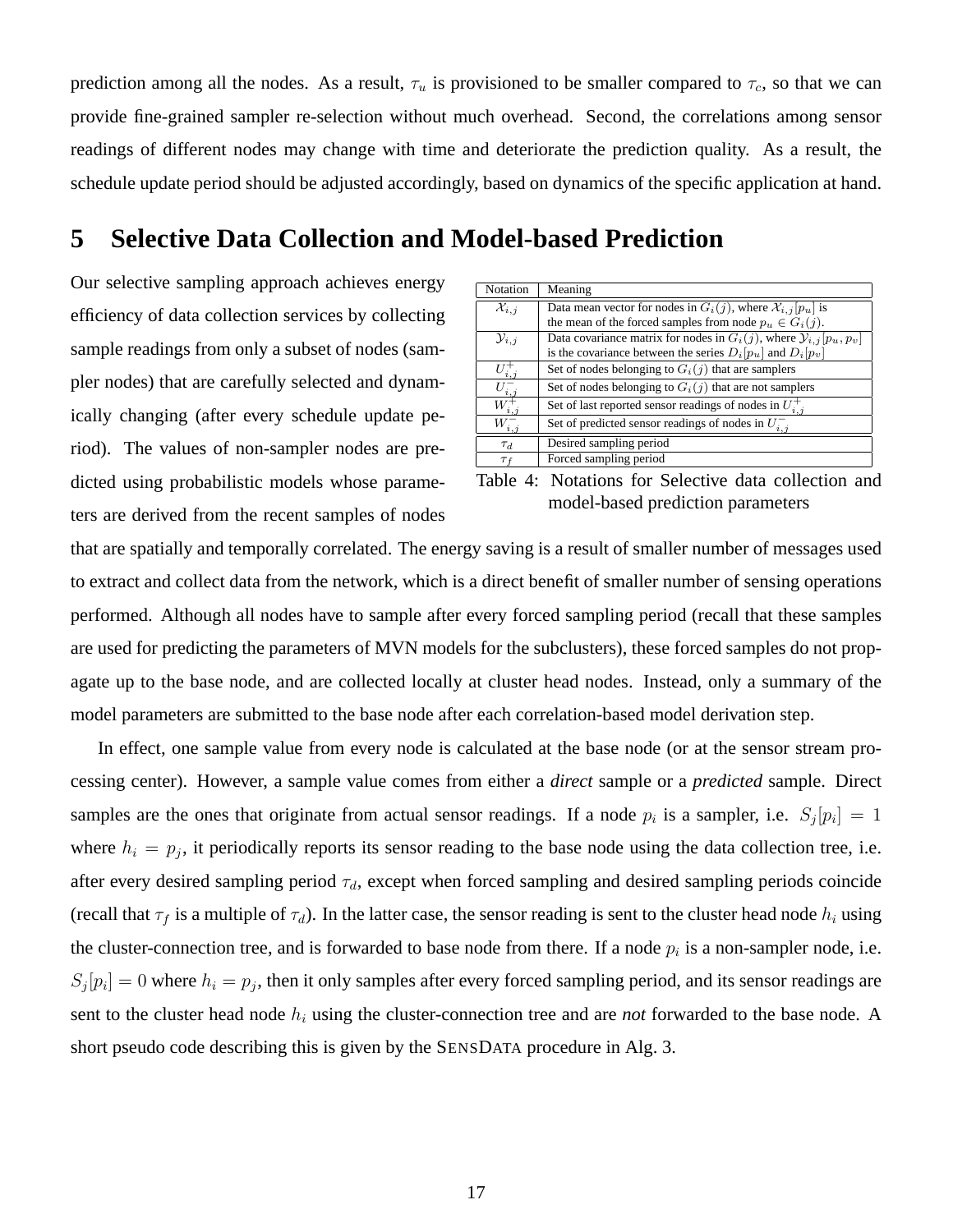#### **5.1 Calculating predicted sample values**

The problem of predicting the sample values of non-sampler nodes can be described as follows. Given a set of sample values belonging to same sampling step from sampler nodes within a subcluster  $G_i(j)$ , how can we predict the set of sample values belonging to non-sampler nodes within  $G_i(j)$ , given the mean vector  $\mathcal{X}_{i,j}$  and covariance matrix  $\mathcal{Y}_{i,j}$  for the subcluster. We denote the set of sampler nodes from subcluster  $G_i(j)$  by  $U_{i,j}^+$ , defined as  $\{p_u | p_u \in G_i(j), S_i[p_u] = 1\}$ . Similarly, we denote the set of non-sampler nodes by  $U_{i,j}^-$ , defined as  $\{p_u | p_u \in G_i(j), S_i[p_u] = 0\}$ . Let  $W_{i,j}^+$  be the set of sample values from the same sampling step, received from the sampler nodes  $U_{i,j}^+$ . Using a MVN model to capture the spatial and temporal correlations within a subcluster, we utilize the following theorem that can be found in texts on statistical inference [10], to predict the values of the non-sampler nodes:

**Theorem 1:** *Let* X *be a MVN distributed random variable with mean* µ *and covariance matrix* Σ*. Let* µ *be partitioned as*  $\sqrt{ }$  $\overline{1}$  $\mu_1$  $\mu_2$ 1 *and* <sup>Σ</sup> *partitioned as*  $\sqrt{ }$  $\overline{1}$  $\Sigma_{11}$   $\Sigma_{12}$  $\Sigma_{21}$   $\Sigma_{22}$ 1 *. According to this,* <sup>X</sup> *is* also partitioned as  $X_1$  and  $X_2$ . Then the distribu*tion of*  $X_1$  *given*  $X_2 = A$  *is also MVN with mean*  $\mu^* = \mu_1 + \Sigma_{12} * \Sigma_{22}^{-1} * (A - \mu_2)$  *and covariance matrix*  $\Sigma^* = \Sigma_{11} - \Sigma_{12} * \Sigma_{22}^{-1} * \Sigma_{21}$ .

In accordance with the theorem, we construct  $\mu_1$  and  $\mu_2$  such that they contain the mean values in  $\mathcal{X}_{i,j}$  that belong to nodes in  $U_{i,j}^-$  and  $U_{i,j}^+$ , respectively. A similar procedure is performed to construct  $\Sigma_{11}, \Sigma_{12}, \Sigma_{21}$ , and  $\Sigma_{22}$  from  $\mathcal{Y}_{i,j}$ .  $\Sigma_{11}$  contains a subset of  $\mathcal{X}_{i,j}$  which describes the covariance among the nodes in  $U_{i,j}^-$ , and  $\Sigma_{22}$  among the

| Alg. 3: |  | Selective Data Collection and Model-based Prediction |  |  |  |
|---------|--|------------------------------------------------------|--|--|--|
|---------|--|------------------------------------------------------|--|--|--|

 $SENSDATA(p_i)$ (1) **if**  $S_j[p_i] = 0$ , where  $h_i = p_j$ (2) Periodically, every  $\tau_f$  seconds<br>(3)  $d_i \leftarrow$  SENSE() (3)  $d_i \leftarrow$  SENSE()<br>(4) SENDMSG( $h_i$ ,  $SENDMSG(h_i, d_i)$ (5) **else** (6) Periodically, every  $\tau_d$  seconds<br>(7)  $d_i \leftarrow$  SENSE() (7)  $d_i \leftarrow$  SENSE()<br>(8)  $t \leftarrow$  Current tin  $t \leftarrow$  Current time (9) **if**  $mod(t, \tau_f) = 0$ <br>(10) **SENDMSG(h<sub>i</sub>,**  $\text{SENDMSG}(h_i, d_i)$ else  $(11)$ (12) SENDMSG( $base, d_i$ ) PREDICTDATA $(i, j, U^+, U^-, W^+)$  $U^+ = \{p_{u_1^+}, \ldots, p_{u_k^+}\}$  : set of nodes from *j*th subcluster in  $C_i$  whose data values are received  $U^- = \{p_{u_1^-}, \ldots, p_{u_l^-}\}\;$ : set of nodes from *j*th subcluster in  $C_i$  whose data values are missing  $W^+ : W^+(a), a \in \{1, \ldots, k\}$  is the value reported by node  $p_{u_a^+}$ (1)  $\mathcal{X}_{i,j}$ : mean vector for *j*th subcluster in  $C_i$ <br>(2)  $\mathcal{Y}_{i,j}$ : covariance matrix for *j*th subcluster  $(y_{i,j})$ : covariance matrix for jth subcluster in  $C_i$ (3) **for**  $a = 1$  **to** l (4)  $\mu_1(a) \leftarrow \mathcal{X}_{i,j}[p_{u_a}].$ (5) **for**  $b = 1$  **to**  $l$ ,  $\Sigma_{11}(a, b) \leftarrow \mathcal{Y}_{i,j} [p_{u_a^-}, p_{u_b^-}]$ (6) **for**  $b = 1$  **to**  $k$ ,  $\Sigma_{12}(a, b) \leftarrow \mathcal{Y}_{i,j} [p_{u_a}, p_{u_b}+]$ (7) **for**  $a = 1$  **to**  $k$ (8)  $\mu_2(a) \leftarrow \mathcal{X}_{i,j}[p_{u_a^+}]$ (9) **for**  $b = 1$  **to**  $k$ ,  $\Sigma_{22}(a, b) \leftarrow \mathcal{Y}_{i,j} [p_{u_a^+}, p_{u_b^+}]$ (10)  $\mu^* = \mu_1 + \Sigma_{12} * \Sigma_{22}^{-1} * (W^+ - \mu_2)$ (11)  $\Sigma^* = \Sigma_{11} - \Sigma_{12} * \Sigma_{22}^{-1} * \Sigma_{12}^T$ <br>(12) Use  $\mathcal{N}(\mu^*, \Sigma^*)$  to predict values of nodes in  $U^-$ 

nodes in  $U_{i,j}^+$ .  $\Sigma_{12}$  contains a subset of  $\mathcal{X}_{i,j}$  which describes the covariance between the nodes in  $U_{i,j}^-$  and  $U_{i,j}^+$ , and  $\Sigma_{21}$  is its transpose. Then the theorem can be directly applied to predict the values of non-sampler nodes  $U_{i,j}^-$ , denoted by  $W_{i,j}^-$ .  $W_{i,j}^-$  can be set to  $\mu^* = \mu_1 + \Sigma_{12} * \Sigma_{22}^{-1} * (W_{i,j}^+ - \mu_2)$ , which is the maximum likelihood estimate, or  $\mathcal{N}(\mu^*, \Sigma^*)$  can be used to predict the values with desired confidence intervals. We use the former in the rest of the paper. The details of prediction step is given by the PREDICTDATA procedure in Alg. 3.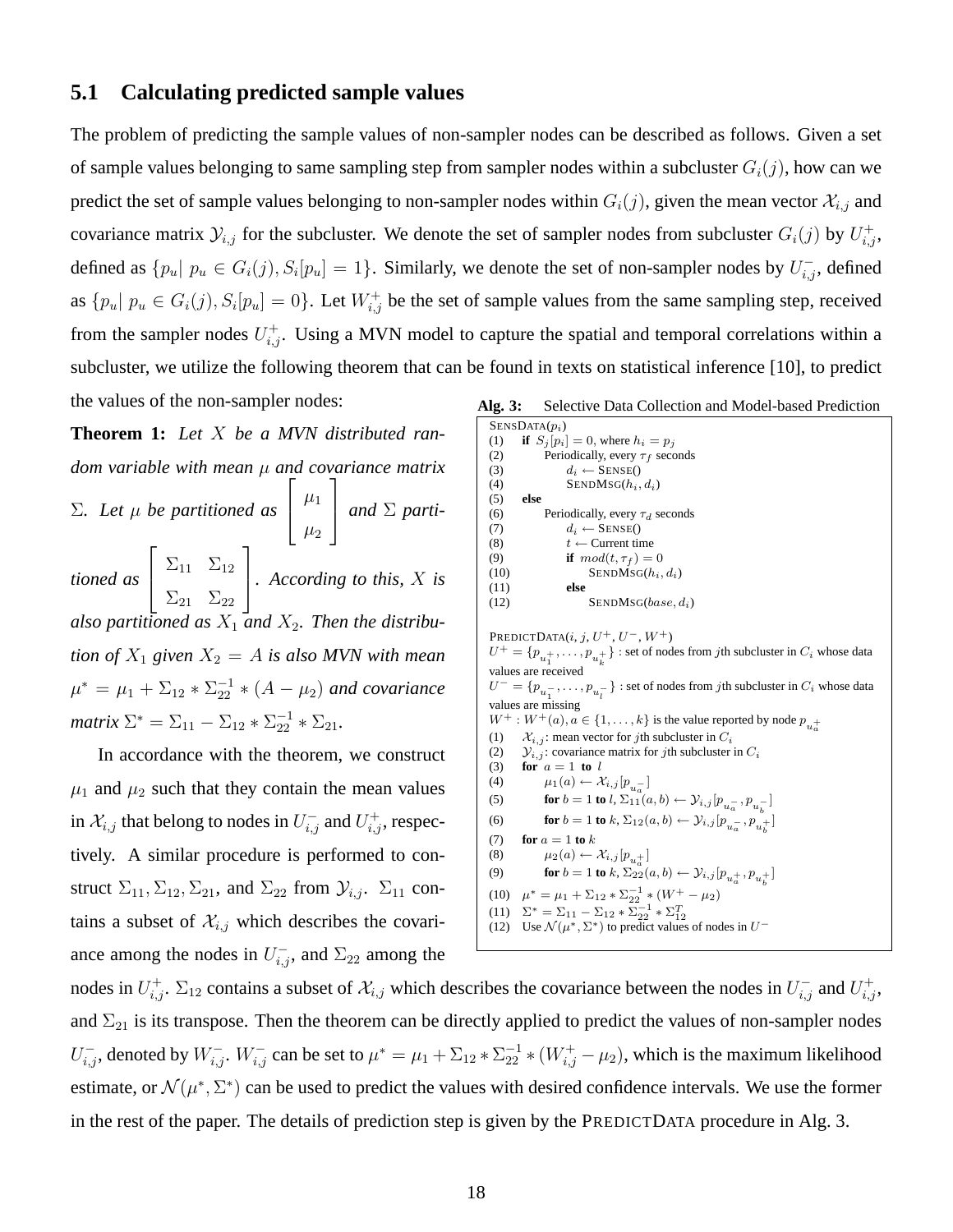#### **5.2 Prediction Models**

The detailed algorithm governing the prediction step can consider alternative inference methods and/or statistical models with their associated parameter specifications, in addition to the prediction method described in this section and the Multi-Variate Normal model used with data mean vector and data covariance matrix as its parameters. Our data collection framework is flexible enough to accommodate such alternative prediction methodologies. For instance, we can keep the MVN model and change the inference method to Bayesian inference. This can provide significant improvement in prediction quality if prior distributions of the samples are available or can be constructed from historical data. This flexibility allows us to understand how different statistical inference methods may impact the quality of the model-based prediction. We can go one step further and change the statistical model used, as long as the model parameters can be easily derived locally at the cluster heads and are reasonably compact in size.

## **5.3** Setting of Forced and Desired Sampling Periods  $\tau_f$  and  $\tau_d$

The setting of forced sampling period  $\tau_f$  involves three considerations. First, increased number of forced samples (thus smaller  $\tau_f$ ) may be desirable, since it can improve the ability to capture correlations in sensor readings better. Second, large number of forced samples can cause the memory constraint on sensor nodes to be a limiting factor, since the cluster head nodes are used to collect forced samples. Pertaining to this, a lower bound on  $\tau_f$  can be computed based on the number of nodes in a cluster and the schedule update period  $\tau_u$ . For instance, if we want the forced samples to occupy an average memory size of M units where each sensor reading occupy R units, then we should set  $\tau_f$  to a value larger than  $\frac{\tau_u * R}{f_c * M}$ . Third, less frequent forced sampling results in smaller set of forced samples, which is more favorable in terms of messaging cost and overall energy consumption. In summary, the value of  $\tau_f$  should be set taking into account the memory constraint and the desired trade-off between prediction quality and network lifetime. The setting of desired sampling period  $\tau_d$  defines the temporal resolution of the collected data and is application specific.

### **6 Analytical Analysis of Overall Messaging Cost**

In this section, we provide an analytical study on the messaging cost of data collection based on our selective sampling architecture. For the purpose of comparison, we introduce two variations of selective sampling – *central* approach and *local* approach. The central approach presents one extreme of the spectrum, in which both the model prediction and the value prediction of non-sampling nodes are carried out at the base node or processing center outside the network. This means that all forced samples are forwarded to the base node to compute the correlations in a centralized location. In the local approach, value prediction is performed at the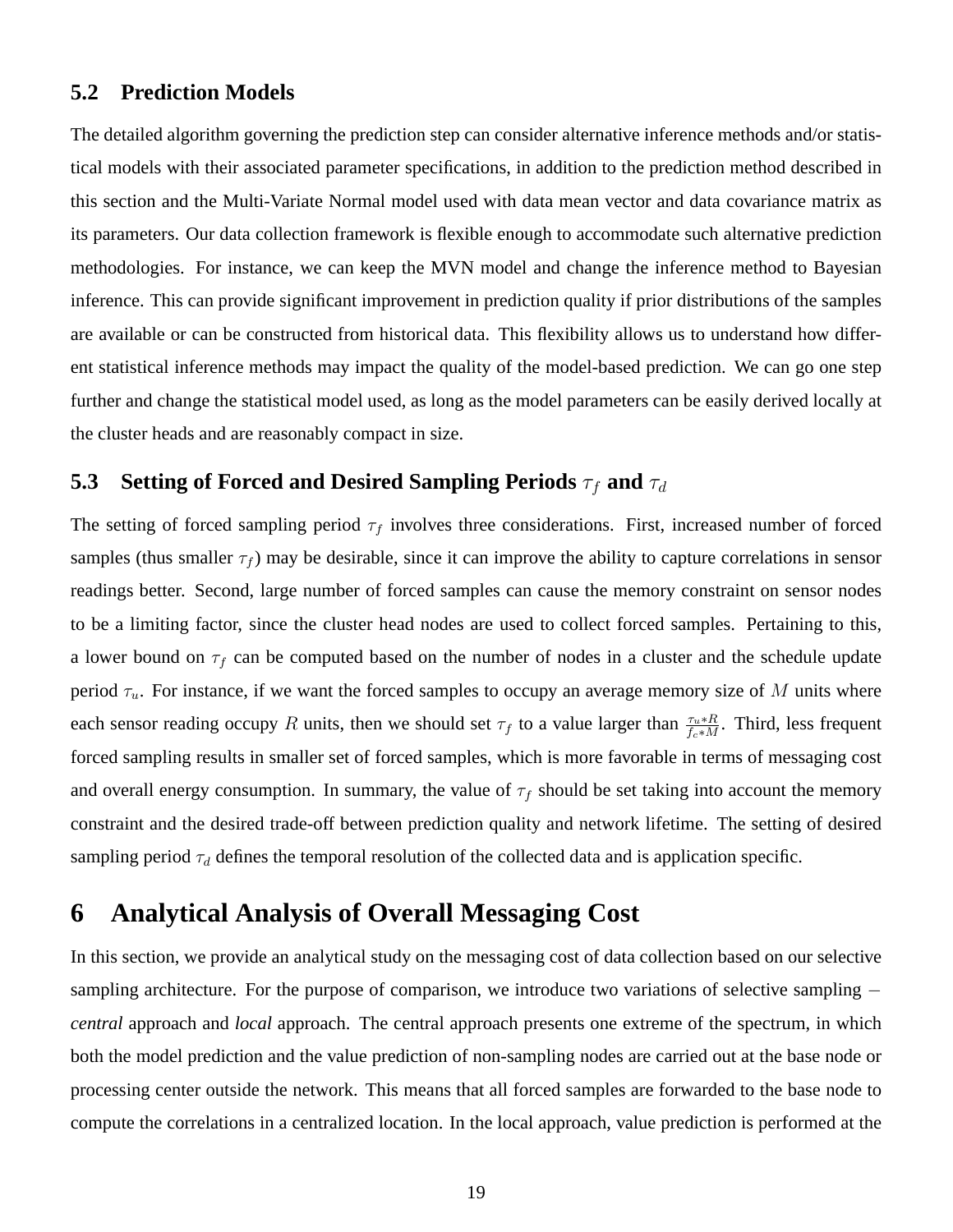cluster heads instead of the base nodes or the processing center outside the network, and predicted values are reported to the base node. Although the local approach results in a large messaging cost and works against the idea of selective sampling, it can be used to serve as a base case for comparison. The selective sampling solution falls in between these two extremes. We thus call it the *hybrid* approach due to the fact that the spatial and temporal correlations are captured and summarized locally within the network, whereas the value prediction is performed centrally at the base node or outside the network.

In the rest of this section, we calculate the total number of messages sent and received (spent) within the network during a time interval of T seconds, denoted by  $M_t^h$ ,  $M_t^c$ , and  $M_t^l$ , respectively for hybrid, central, and local approaches. We denote the total number of clusterings and subclusterings performed during the time interval of length T as  $N_{nc}$  and  $N_{ns}$ . We have  $N_{nc} = \lfloor T/\tau_c \rfloor$  and  $N_{ns} = \lfloor T/\tau_u \rfloor$ . Similarly, the total number of forced samplings and desired samplings are denoted by  $N_{fs}$  and  $N_{ds}$ . We have  $N_{fs} = \lfloor T/\tau_f \rfloor$  and  $N_{ds} = |T/\tau_d|$ .

The total number of messages can be broken into three components, namely messages spent during *i*) cluster construction, *ii*) schedule and model derivation, and *iii*) selective data collection. The messages spent during cluster construction, denoted by  $M_{tc}$ , is same for all approaches and can be defined as  $M_{tc} = N_{nc} * M_{cs}$ , where  $M_{cs}$  denotes the number of messages spent during one clustering step. Since  $N_{nc}$  is expected to be much smaller than  $N_{ns}$ ,  $N_{fs}$ , and  $N_{ds}$ , we omit the derivation of  $M_{cs}$  in the interest of space<sup>1</sup>. Now we describe the derivation of the remaining two components *ii*) and *iii*), for three different scenarios. We use the notations  $I_i^b$  and  $I_i^c$  to denote the distance of node  $p_i$  (in terms of hops) to the base node and its cluster head node  $h_i$ , respectively. Each message is assumed to have the size of a basic message, where a basic message includes a node identifier and a sensor reading.

The derivation for the **Hybrid Approach** is as follows:

$$
M_{ts}^{h} = N_{ns} * \sum_{i=1}^{N} I_{i}^{c} + N_{ns} * \sum_{p_{i} \in H} \left( I_{i}^{b} * \sum_{j=1}^{K_{i}} \left( |G_{i}(j)| * \frac{3 + |G_{i}(j)|}{4} \right) \right)
$$
  
\n
$$
M_{tm}^{h} = N_{fs} * \sum_{p_{i} \in H} \sum_{p_{j} \in C_{i}} (I_{j}^{c} + S_{i}[p_{j}] * I_{i}^{b}) + (N_{ds} - N_{fs}) * \sum_{p_{i} \in H} \sum_{p_{j} \in C_{i}} (S_{i}[p_{j}] * I_{j}^{b})
$$
  
\n
$$
M_{t}^{h} = M_{tc} + M_{ts}^{h} + M_{tm}^{h}
$$
\n(1)

Here  $M_{ts}^h$  denotes the schedule and model derivation component for the hybrid approach. It consists of two subcomponents, messages spent for notifying each node after schedules are derived, and the messages spent for reporting the covariance matrix, mean vector, and the node identifiers to the base node for each subcluster. Note that the covariance matrix is symmetric and thus not all the entries are reported.  $M_{tm}^h$  denotes the data collection component for the hybrid approach. In summary, it counts the messages from sampler nodes

<sup>&</sup>lt;sup>1</sup>However  $M_{tc}$  is accounted for in the experimental results of Section 7.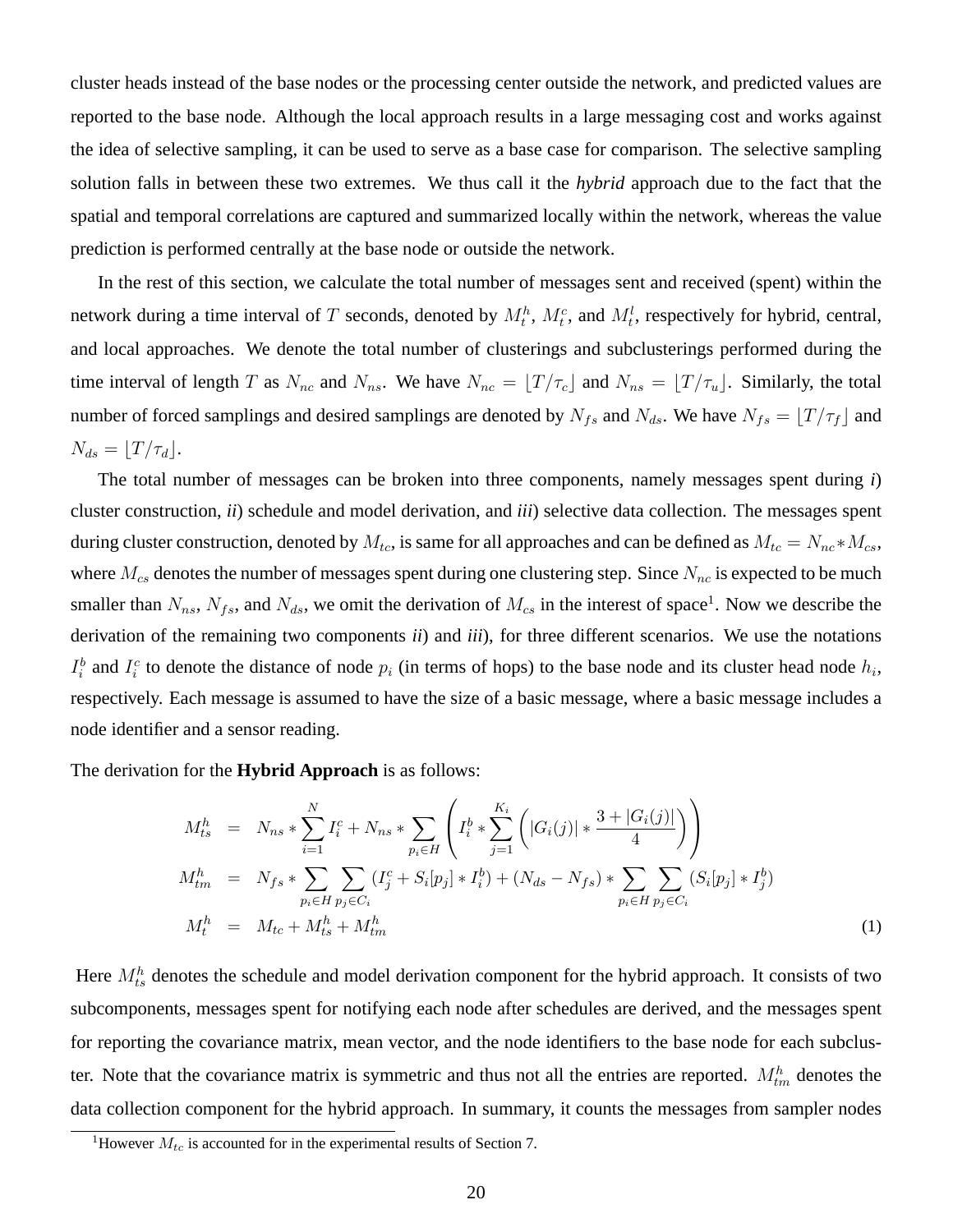and non-sampler nodes. Messages from non-sampler nodes are forwarded up to the cluster heads after every forced sampling period. On the other hand, messages from sampler nodes are forwarded up to the base node after every desired sampling period (except when  $\tau_d$  and  $\tau_f$  coincide). Finally, the total number of messages for the hybrid approach, denoted by  $M_t^h$ , is calculated in Equation 1 as the sum of three components.

The derivation for the **Central Approach** is as follows:

$$
M_{ts}^c = N_{ns} * \sum_{i=1}^{N} I_i^c
$$
  
\n
$$
M_{tm}^c = N_{fs} * \sum_{i=1}^{N} I_i^b + (N_{ds} - N_{fs}) * \sum_{p_i \in H} \sum_{p_j \in C_i} (S_i[p_j] * I_j^b)
$$
  
\n
$$
M_t^c = M_{tc} + M_{ts}^c + M_{tm}^c
$$
\n(2)

Here  $M_{ts}^c$  denotes the schedule and model derivation component for the central approach. It consists of the messages used for notifying each node after schedules are derived. As opposed to hybrid scenario, it does *not* include the reporting of covariance matrices or mean vectors.  $M_{tm}^c$  denotes the data collection component for the central approach. Different from the hybrid scenario, all forced samples are forwarded up to the base node. Finally, the total number of messages for the central approach, denoted by  $M_t^c$ , is calculated in Equation 2 as the sum of three components.

The derivation for the **Local Approach** is as follows:

$$
M_{ts}^l = N_{ns} * \sum_{i=1}^N I_i^c
$$
  
\n
$$
M_{tm}^l = M_{tm}^h + N_{ds} * \sum_{p_i \in H} \sum_{p_j \in C_i} (I_i^b * (1 - S_i[p_j]))
$$
  
\n
$$
M_t^l = M_{tc} + M_{ts}^l + M_{tm}^l
$$
\n(3)

Here  $M_{ts}^l$  denotes the schedule and model derivation component for the local approach and is identical to the same component of the central approach.  $M_{tm}^l$  denotes the data collection component for the local approach. It can be considered as the data collection component of the hybrid approach, plus the number of messages spent for forwarding the predicted samples from the cluster head nodes to the base node. Finally, the total number of messages for the local approach, denoted by  $M_t^l$ , is calculated in Equation 3.

## **7 Performance Study**

We present analytical and simulation based experimental results to study the effectiveness of our selective sampling approach. We divided the experiments into two sets. The first set of experiments compares different variations of selective sampling and studies the impact of various parameters on performance, with regard to messaging cost. These results are based on analytical derivations. The second set of experiments study the effect of various system parameters on the quality of collected data as well as the quality/lifetime trade-off. These experiments are based on simulations using real-world data.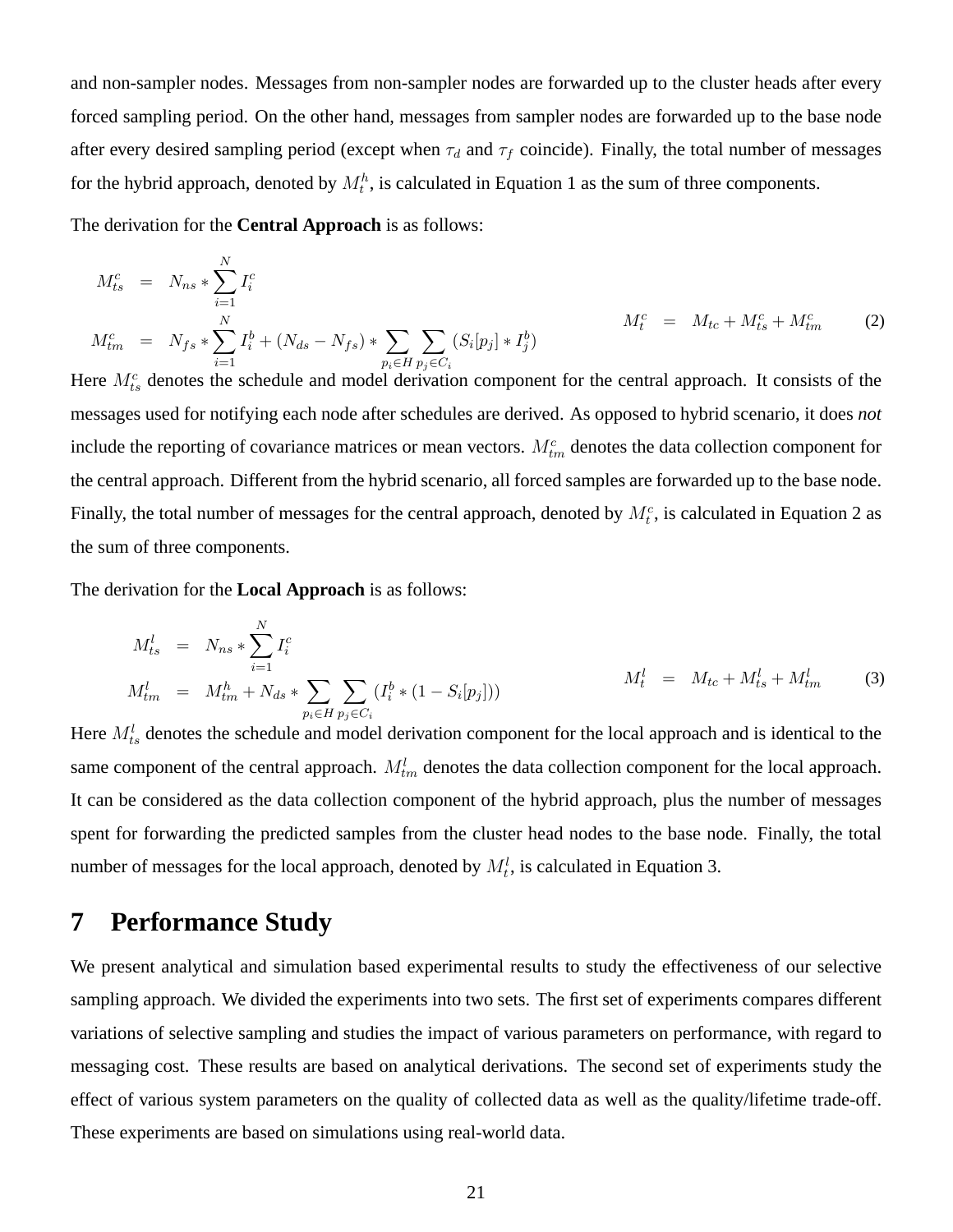#### **7.1 Messaging Cost**

We calculate the total number of messages spent for data collection using different approaches, namely hybrid, central, local and non-selective, and compare the results for different values of system parameters. The non-selective case refers to *naïve* periodic data collection with no support for selective sampling.

In general, the gap between local and non-selective approaches, with the local approach being more expensive in terms of messaging cost, indicates the overhead of cluster construction, sampler selection and model derivation, and selective data collection steps when the savings due to selective sampling are removed (local approach). On the other hand, the gap between central and hybrid approaches, with the hybrid being less expensive thus better, indicates the savings obtained by only reporting the summary of correlations among sensor nodes within each of the subclusters (hybrid approach), instead of forwarding all forced samples to the base node (central approach). The default parameters used in this set of experiments are as follows. The total time is set to  $T = 1000000$  units. The total number of nodes in the network is set to 600 unless specified otherwise.  $f_c$  is selected to result in an average cluster size of 30 nodes. Desired and forced sampling periods are set to  $\tau_d = 1$  and  $\tau_f = 10$  time units. Clustering period is set to  $\tau_c = 5000$  time units and the schedule update period is set to  $\tau_u = 1000$  time units. Sampling fraction  $\sigma$  is set to 0.25 and  $\beta$  is set to 10.

Figure 4(a) plots the total number of messages as a function of the sampling fraction  $\sigma$ . We make several observations from the figure. First, as expected, central and hybrid approaches provide significant improvement over local and non-selective approaches. This improvement decreases as  $\sigma$  increases, since increasing values of  $\sigma$  imply that larger number of nodes are be-



Figure 4: Analysis of messaging cost

coming samplers. Second, the overhead of schedule and model derivation step can be observed by comparing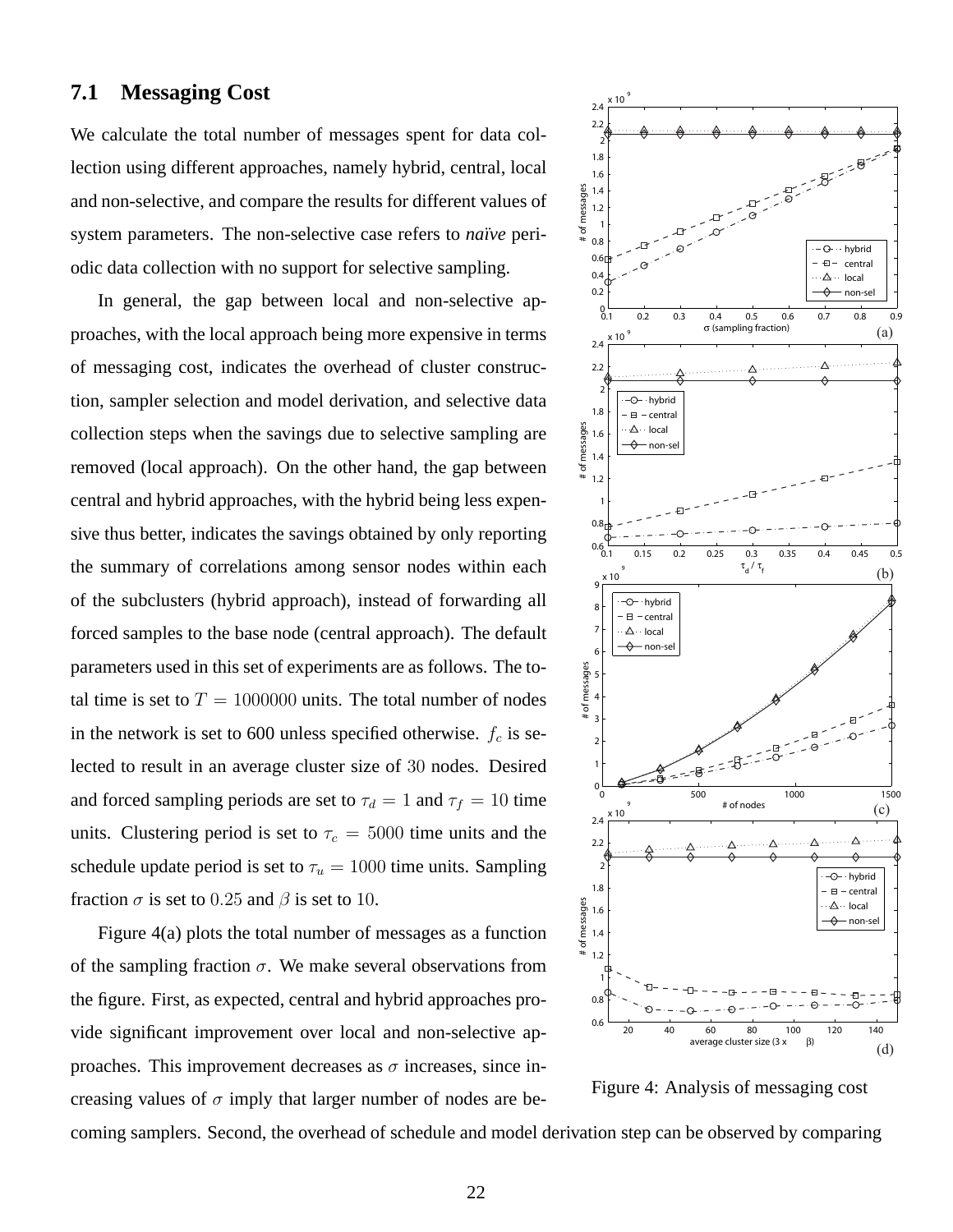non-selective and local approaches. Note that the gap between the two is very small and implies that this step incurs very small messaging overhead. Third, the improvement provided by the hybrid approach can be observed by comparing hybrid and central approaches. We see an improvement ranging from 50% to 12% to around 0%, while  $\sigma$  increases from 0.1 to 0.5 to 0.9. This shows that the hybrid approach is superior to the central approach and is effective in terms of messaging cost especially when  $\sigma$  is small.

Figure 4 (b) plots the total number of messages as a function of the desired sampling period to forced sampling period ratio ( $\tau_d/\tau_f$ ). In this experiment  $\tau_d$  is fixed at 1 and  $\tau_f$  is altered. We make two observations. First, there is an increasing overhead in the total number of messages with increasing  $\tau_d/\tau_f$ , as it is observed from the gap between local and non-selective approaches. This is mainly due to the increasing number of forced samples, which results in higher number of values from sampler nodes to first visit the cluster head node and then reach the base node, causing an overhead compared to forwarding values directly to the base node. Second, we observe that the hybrid approach prevails over other alternatives and provides an improvement over central approach, ranging from 10% to 42% while  $\tau_d/\tau_f$  ranges from 0.1 to 0.5. This is because the forced samples are only propagated up to the cluster head node with the hybrid approach.

Figure 4 (c) plots the total number of messages as a function of the number of nodes. The main observation from the figure is that, central and hybrid approaches scale better with increasing number of nodes, where the hybrid approach keeps its relative advantage over central approach (around %25 in this case) for different network sizes. Figure 4 (d) plots the total number of messages as a function of the average cluster size (i.e.  $1/f_c$ ).  $\beta$  is also increased as the average cluster size is increased, so that the average number of subclusters per cluster is kept constant (around 3). From the gap between local and non-selective approaches, we can see a clear overhead that increases with cluster size. On the other hand, this increase does not cause an overall increase in the messaging cost of the hybrid approach until the average cluster size increases well over its default value of 30. It is observed from the figure that the best value for the average cluster size is 50 for this scenario, where smaller and larger values increase the messaging cost. It is also interesting to note that in the extreme case, where there is a single cluster in the network, central and hybrid approaches should converge. This can be observed from the right end of the  $x$ -axis in the figure.

### **7.2 Data Collection Quality**

We study the data collection quality of our selective sampling approach through a set of simulation based experiments using real data. In particular, we study the effect of  $\alpha$  on the quality of clustering, the effect of  $\alpha$ ,  $\beta$  and subclustering methodology on the prediction error, the trade-off between network lifetime (energy saving) and prediction error, and the load balance in selective sampling schedule derivation. For the purpose of experiments presented in this section, 1000 sensor nodes are placed in a square grid with a side length of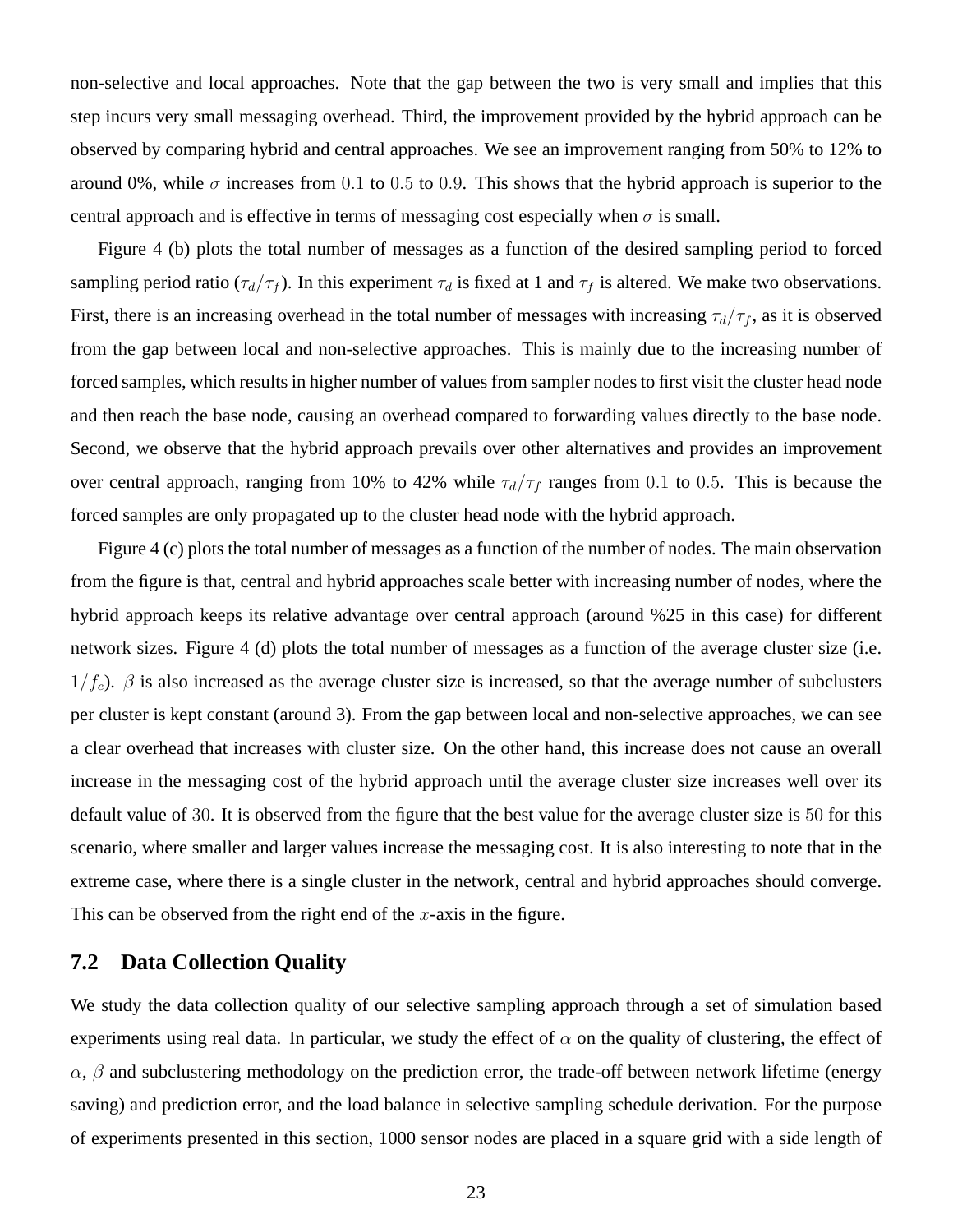

Figure 5: Clustering quality with varying  $\alpha$ 

|               | Mean Absolute        | %90 Confidence   |  |
|---------------|----------------------|------------------|--|
| $\alpha$      | Deviation (Relative) | Interval         |  |
| 0             | 0.3909(0.1840)       | [0.0325, 2.5260] |  |
|               | 0.3732(0.1757)       | [0.0301, 2.0284] |  |
| 2             | 0.3688(0.1736)       | [0.0296, 1.9040] |  |
| $\mathcal{R}$ | 0.3644(0.1715)       | [0.0290, 1.7796] |  |
|               | 0.3600(0.1695)       | [0.0284, 1.6552] |  |

Table 5: Error for different  $\alpha$  values

1 unit and the connectivity graph of the sensor network is constructed assuming that two nodes that are at most 0.075 units away from each other are neighbors. Settings of other relevant system parameters are as follows. TTL is set to 5. The sampling fraction  $\sigma$  is set to 0.5.  $\beta$  is set to 5 and  $f_c$  is set to 0.02 resulting in an average cluster size of 50. The data set used for the simulations is derived from the GPCP One-Degree Daily Precipitation Data Set (1DD Data Set) [19]. It provides daily, global 1x1-degree gridded fields of precipitation measurements for the 3-year period starting from January 1997. This data is mapped to our unit square and a sensor reading of a node at time step  $i$  is derived as the average of the five readings from the *i*th day of the 1DD data set whose grid locations are closest to the location of the sensor node (since the dataset has high spatial resolution).

**Effect of**  $\alpha$  **on the Quality of Clustering:** Figure 5 plots the average coefficient of variance (CoV) of sensor readings within same clusters (with a solid line using the left y-axis), for different  $\alpha$  values. For each clustering, we calculate the mean, maximum and minimum of the CoV values of the clusters, where CoV of a cluster is calculated over the mean data values of sensor nodes within the cluster. Averages from several clusterings are plotted as an error bar graph in Figure 5, where the two ends of the error bars correspond to average minimum and average maximum CoV values. Smaller CoV values in sensor readings imply a better clustering, since our aim is to gather together sensor nodes whose readings are similar. We observe that increasing  $\alpha$ from 0 to 4 decreases the CoV around %50, where further increase in  $\alpha$  do not provide improvement for this experimental setup. To show the interplay between the shape of the clusters and sensing-driven clustering, Figure 5 also plots the CoV in the sizes of clusters (with a dashed line using the right y-axis). With hop based clustering (i.e.,  $\alpha = 0$ ), the cluster sizes are expected to be more evenly distributed when compared to sensingdriven clustering. Consequently, the CoV in the sizes of clusters increases with increasing  $\alpha$ , implying that the shape of clusters are being influenced by the similarity of sensor readings. These results are in line with our visual inspection based results shown in Figure 3 in Section 3.3.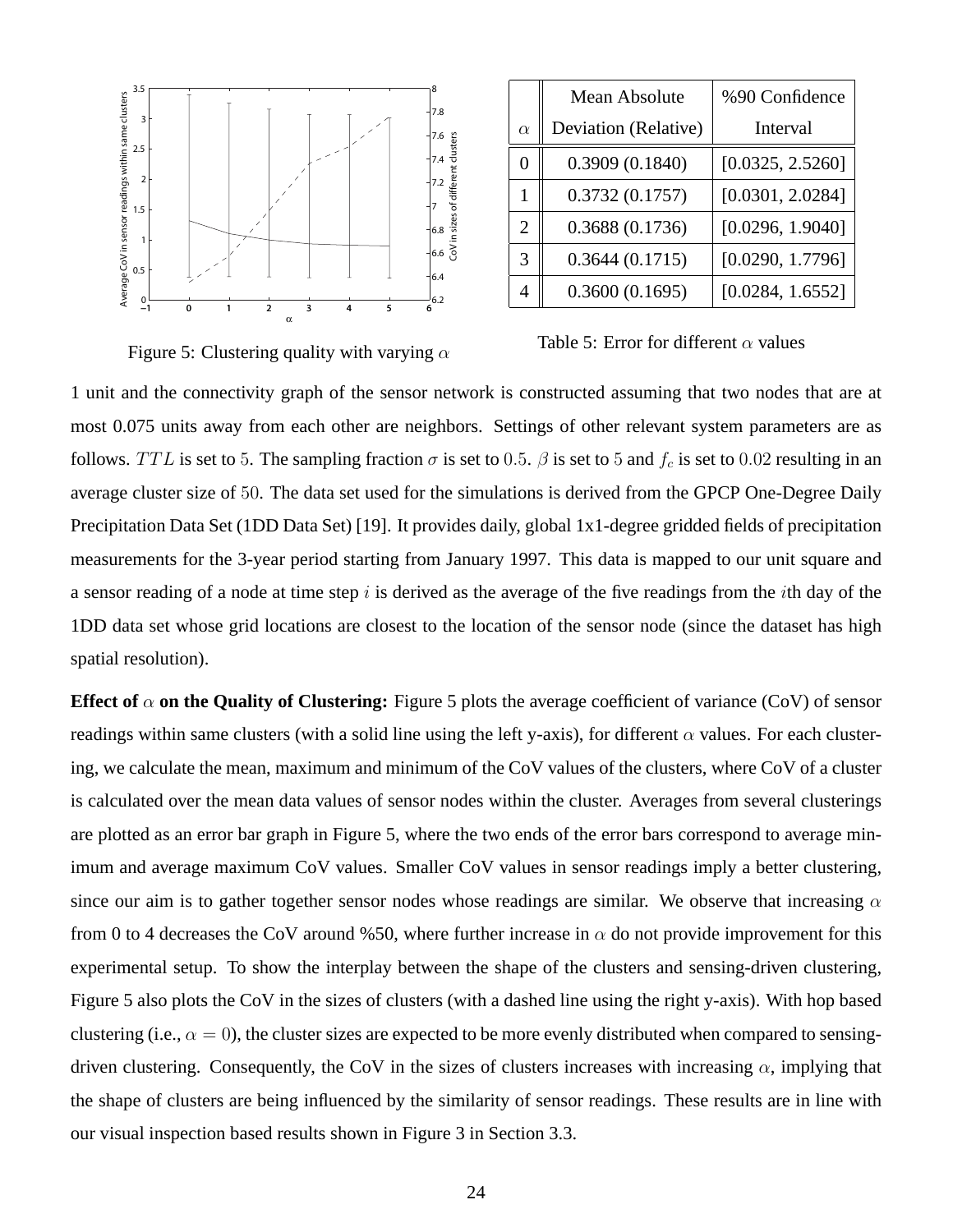



Figure 7: MAD with different subclusterings

**Effect of**  $\alpha$  **on the Prediction Error:** In order to observe the impact of data-centric clustering on prediction quality, we study the effect of increasing data importance factor  $\alpha$  on the prediction error. The second column of Table 5 lists the mean absolute deviation (MAD) of the error in predicted sample values for different  $\alpha$ values listed in the first column. The value of MAD relative to the mean of the data values (2.1240) is also given within parenthesis in the first column. Although we observe a small improvement around 1% in the relative MAD when  $\alpha$  is increased from 0 to 4, the improvement is much more prominent when we examine the higher end of the 90% confidence interval of absolute deviation, given in the third column of Table 5. The improvement is around 0.87, which corresponds to an improvement of 25% relative to the data mean.

**Effect of**  $\beta$  **on the Prediction Error:** As mentioned in Section 4.1, decreasing subcluster granularity parameter  $\beta$  is expected to increase effective  $\sigma$ . Higher effective  $\sigma$  implies larger number of sampler nodes and thus improves the error in prediction. Figure 6 illustrates this inference concretely, where the mean absolute derivation (MAD) of the error in predicted sample values and effective  $\sigma$  are plotted as a function of  $\beta$ . MAD is plotted with a dashed line and is read from the left y-axis, whereas effective  $\sigma$  is plotted with a dotted line and is read from the right y-axis. We see that decreasing  $\beta$  from 10 to 2 decreases MAD around 50% (from 0.44 to 0.22). However, this is mainly due to the fact that the average number of sampler nodes is increased by 26% (0.54 to 0.68). To understand the impact of  $\beta$  better and to decouple it from the number of sampler nodes, we fix effective  $\sigma$  to 0.5. Figure 6 plots MAD as a function of  $\beta$  for fixed effective  $\sigma$ , using a dash-dot line. It is observed that both small and large  $\beta$  values result in higher MAD whereas moderate values for  $\beta$ achieve smaller MAD. This is very intuitive, since small sized models (small  $\beta$ ) are unable to fully exploit the available correlations between node samples, whereas large sized models (large  $\beta$ ) become ineffective due to decreased amount of correlation among the samples of large and diverse node groups.

**Effect of Subclustering on the Prediction Error:** This experiment intends to show how different subclustering methods can affect the prediction error. We consider three different methods: correlation-based sub-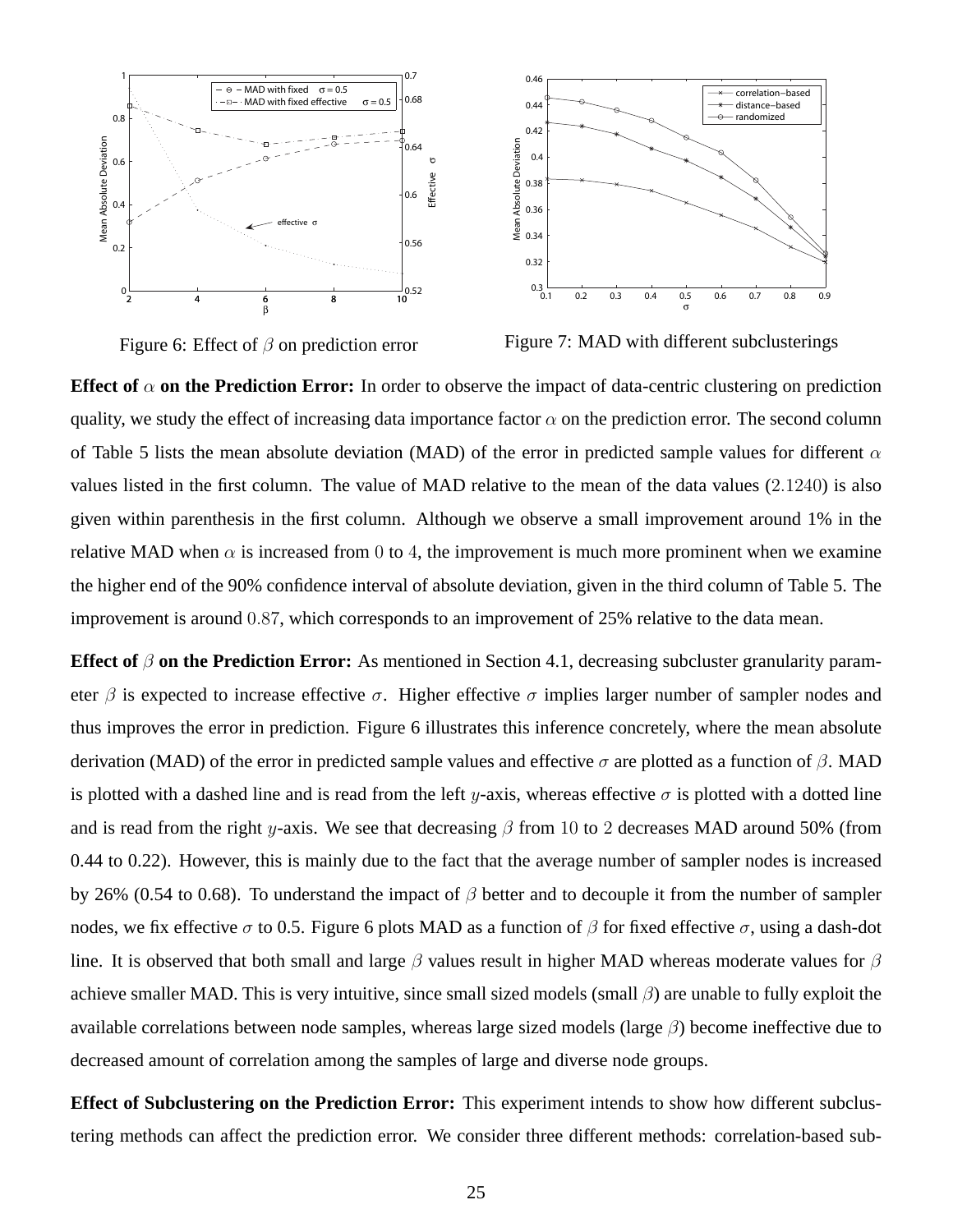

clustering (as described in Section 4), distance-based subclustering in which location closeness is used as the metric for deciding on subclusters, and randomized subclustering which uses purely random assignment to form subclusters. Figure 7 plots MAD as a function of  $\sigma$  for these three different methods of subclustering. The results listed in Figure 7 are averages of large number of subclusterings. We observe that randomized and distance-based subclustering perform up to 15% and 10% worse respectively, when compared correlationbased subclustering, in terms of mean absolute deviation of the error in value predication. The differences between these three methods in terms of MAD is largest when  $\sigma$  is smallest and disappears as  $\sigma$  approaches 1. This is quite intuitive, since smaller  $\sigma$  values imply that the prediction is performed with smaller number of sampler node values.

**Prediction Error/Lifetime Trade-off:** We study the trade-off between prediction error and network lifetime by simulating selective sampling with dynamic  $\sigma$  adjustment for different  $\sigma$  reduction rates. We assume that the main source of energy consumption in the network is wireless messaging and sensing. We set up a scenario such that, without selective sampling the average lifetime of the network is  $T = 100$  units. This means that, the network enables us to collect data with 100% accuracy for 100 time units and then dies out. For comparison, we use selective sampling and experiment with dynamically decreasing  $\sigma$  as time progresses, in order to gradually decrease the average energy consumption, while introducing an increasing amount of error in the collected data. Figure 8 plots the mean absolute deviation (MAD) as a function of time for different σ reduction rates. In the figure  $T/x, x \in \{1, 2, 4, 6, 8, 10\}$  denotes different reduction rates, where σ is decreased by 0.1 every  $T/x$  time units.  $\sigma$  is not dropped below 0.1. A negative MAD value in the figure implies that the network has exceeded its lifetime. Although it is obvious that the longest lifetime is achieved with the highest reduction rate (easily read from the figure), most of the time it is more meaningful to think of lifetime as bounded by the prediction error. In other words, we define the  $\epsilon$ -bounded network lifetime as the longest period during which the MAD is always below a user defined threshold  $\epsilon$ . Different thresholds are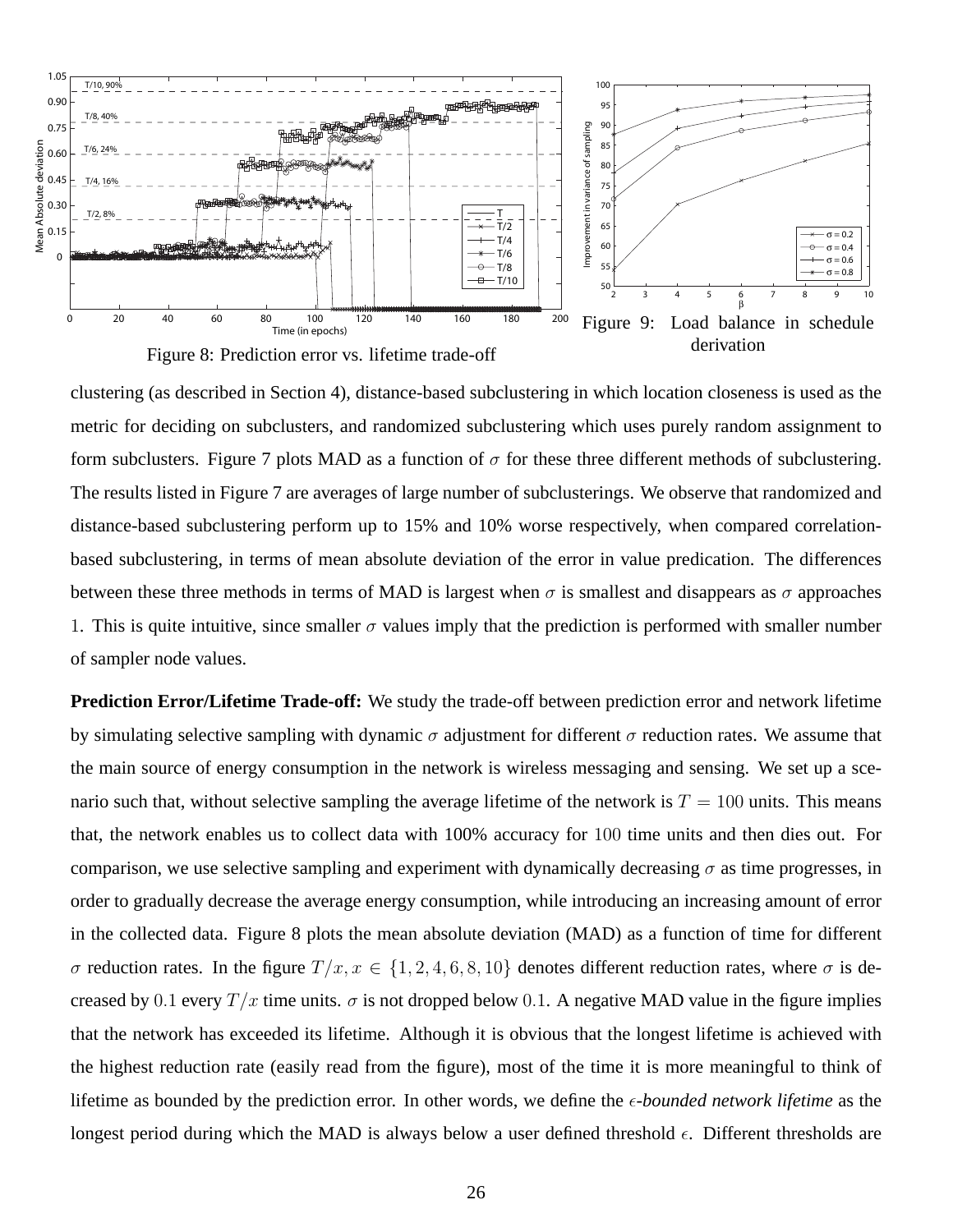plotted as horizontal dashed lines in the figure, crossing the y-axis. In order to find the  $\sigma$  reduction rate with the highest  $\epsilon$ -bounded network lifetime, we have to find the error line that has the largest x-axis coordinate (lifetime) such that its corresponding y-axis coordinate (MAD) is below  $\epsilon$  and above zero. Following this, the approach with the highest  $\epsilon$ -bounded lifetime is indicated over each  $\epsilon$  line together with the improvement in lifetime. We observe that higher reduction rates do not always result in a longer  $\epsilon$ -bounded network lifetime. For instance,  $T/4$  provides the best improvement (around 16%) when  $\epsilon$  is around 0.4, whereas  $T/8$  provides the best improvement (around 40%) when  $\epsilon$  is around 0.8.

**Load Balance in Sampler Selection:** Although saving battery life (energy) and increasing average lifetime of the network through the use of selective sampling is desirable, it is also important to make sure that the task of being a sampler node is equally distributed among the nodes. To illustrate the effectiveness of our sampler selection mechanism in achieving the goal of load balance, we compare the variation in the amount of time nodes have served as a sampler between our sampler selection scheme and a scenario where the sampler nodes are selected randomly. The improvement in the variance (i.e., the percentage of decrease in variance when using our approach compared to randomized approach) is plotted as a function of  $\beta$  for different  $\sigma$  values in Figure 9. For all settings, we observe an improvement above 50% provided by our sampler selection scheme.

### **8 Discussions**

Setting of Selective Sampling Parameters – There are a number of system parameters involved in our selective sampling approach to data collection in sensor networks. Most notable are:  $\alpha$ ,  $\tau_d$ ,  $\tau_c$ ,  $\tau_u$ ,  $\tau_f$ , and  $β$ . We have described various trade-offs involved in setting these parameters. We now give a general and somewhat intuitive guideline for a base configuration of these parameters. Among these parameters,  $\tau_d$  is the one that is most straightforward to set.  $\tau_d$  is the desired sampling period and defines the temporal resolution of the collected data. A default value of 1 seconds can provide more than enough temporal resolution for most environmental monitoring applications. When domain-specific data distance functions are used during the clustering phase, a basic guide for setting  $\alpha$  is to set it to 1. This results in giving equal importance to data distance and hop distance factors. The clustering period  $\tau_c$  and schedule update period  $\tau_u$  should be set in terms of the desired sampling period  $\tau_d$ . Other than the cases where the phenomenon of interest is highly dynamic, it is not necessary to perform clustering and schedule update frequently. However, re-clustering and re-assigning sampling schedules help achieve better load balancing due to alternated sampler nodes and cluster heads. As a result, one balanced setting for these parameters is  $\tau_c = 1$  hour and  $\tau_u = 15$  minutes. From our experimental results, we conclude that these values result in very little overhead. The forced sampling period  $\tau_f$  defines the number of the sample readings used for calculating the probabilistic model parameters.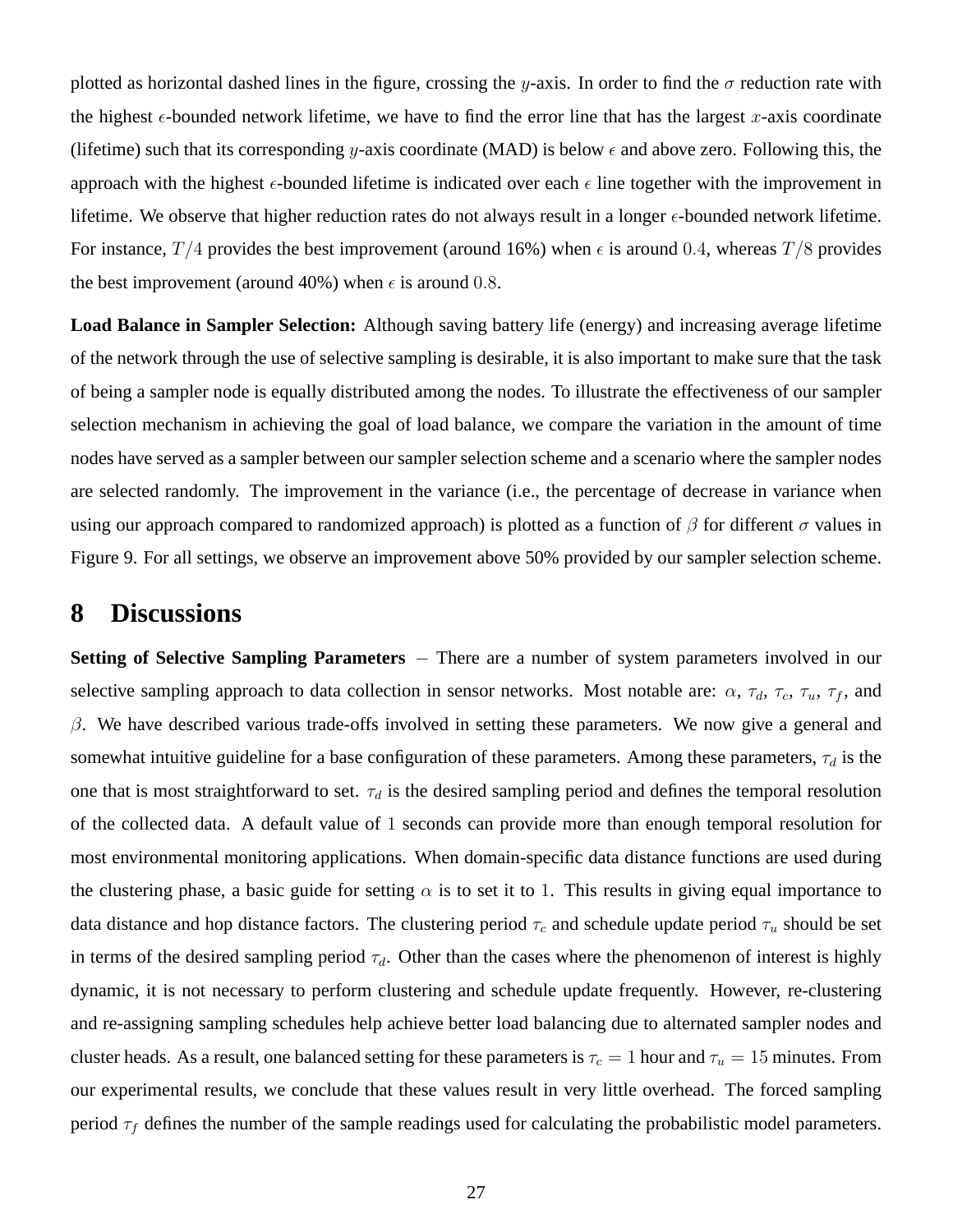For the suggested setting of  $\tau_u$ , having  $\tau_f = 0.1 * \tau_u = 1.5$  minutes results in having 90 samples out of 900 readings per schedule update period. This is statistically good enough for calculating correlations. Finally,  $\beta$ is the subcluster granularity parameter and based on our experimental results, we suggest a reasonable setting of  $\beta \in [5, 7]$ . Note that both small and large values for beta will degrade the prediction quality.

Messaging Cost and Energy Consumption − One of the most energy consuming operations in sensor networks is the sending and receiving of messages, although the energy cost of keeping the radio in the active state also presents non-negligible cost [34]. It is important to note that our selective sampling approach to data collection operates in a completely periodic manner. By scheduling the selective sampling based data collection periodically, we ensure that during most of the time there is no messaging activity in the system. As a result, taking the number of messages exchanged during data collection as the major indicator of energy consumption is a sound assumption. Considering the fact that there exist generic protocols for exploiting such timing semantics found in most of the data collection applications [13], we can easily incorporate an exisiting energy efficient radio management protocol in order to save energy by reducing or avoiding the need for keeping the radio active during periods of inactivity.

**Reliable Maintenance of Network Structures** – There are three important network structures to be maintained in our selective sampling approach to data collection. These are the cluster head nodes, the cluster connection trees, and the data collection tree. Note that the cluster connection trees and the data collection tree are solely used for communicating with the cluster heads and the base node, respectively. This means that these trees need not be maintained in case there is a routing mechanism already existent in the network, such as geographical routing (ex. GPSR [25]) or other well-known ad-hoc routing mechanisms such as AODV, DSR, and DSDV (see [8]). The use of these trees in selective sampling is completely different than their use in aggregation schemes in which in-network processing is performed at each non-leaf node of the tree. In selective sampling, most of the in-network processing takes place in the cluster head nodes. As a result, there are two important issues that requires special attention for ensuring reliability. First, the failure of cluster head nodes should be detected and in case of failures new cluster head nodes should be elected. This can be achieved by applying classical primary/backup techniques from distributed computing. Second, it is important that the model parameters sent from the cluster head nodes are successfully transmitted to the base node. This can be achieved by employing end-to-end acknowledgment schemes between the cluster heads and the base node. Note that the loss of a message which includes a sensor reading destined to the base node is not a serious problem, since the value of such a node can be predicted at the base node using the probabilistic models and the readings of other nodes, albeit with some error. In comparison, the loss of a message in an aggregation scheme results in neglecting the values of all the nodes under a subtree.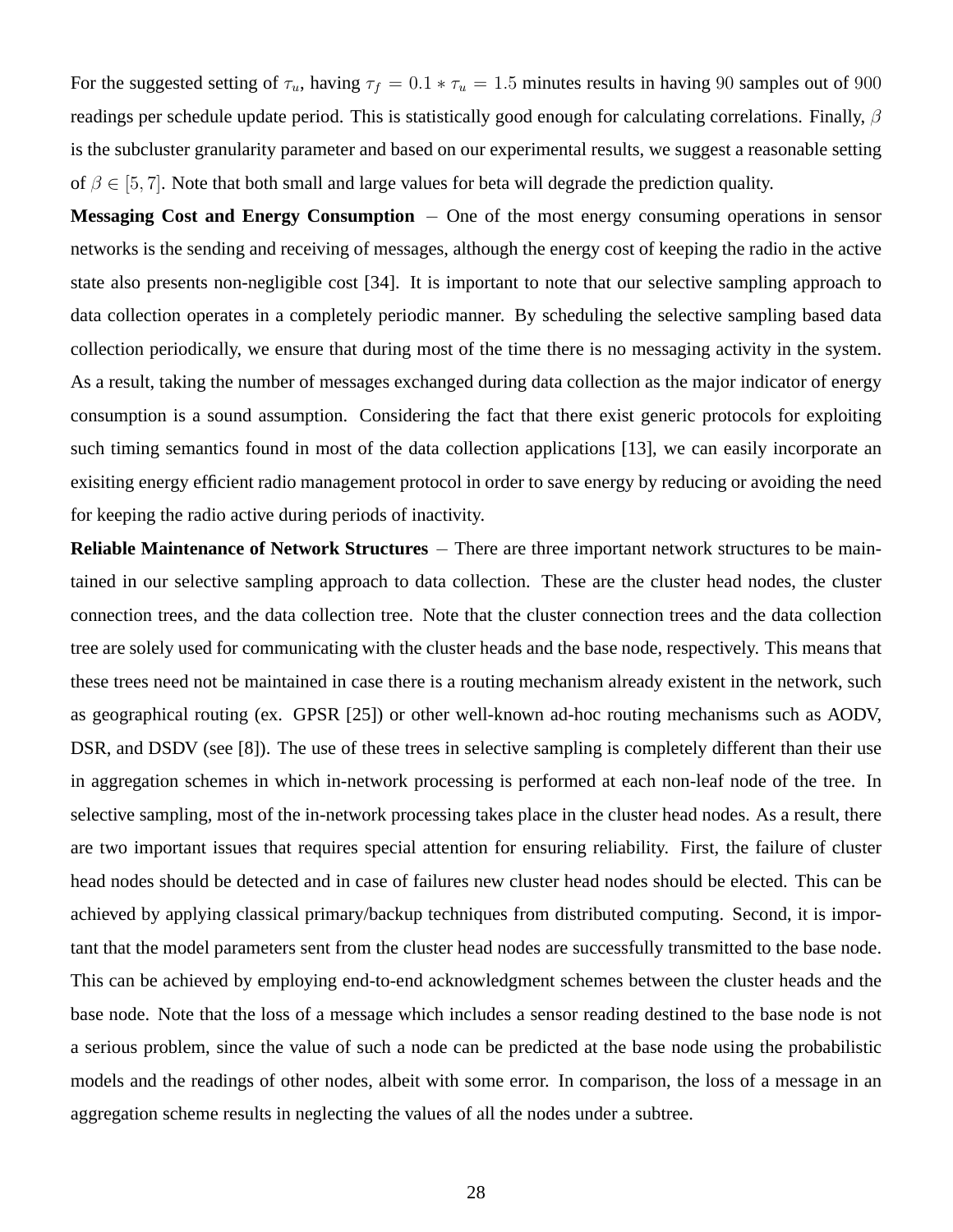### **9 Related Work**

Energy efficiency plays a fundamental role in localized and distributed algorithms for wireless sensor networks in the context of various different services and protocols, such as broadcasting [24], message routing [40], medium access control [44], time synchronization [16], and location determination [37]. Data collection is another important service provided by sensor networks, especially for environmental monitoring applications. We review the literature related to sensor data collection in three categories: sensor data collection systems, node clustering in ad-hoc networks, and probabilistic inference in sensor networks.

**Sensor Data Collection Systems –** In Section 1 we have discussed the distinction between our selective sampling approach and other data collection approaches, such as those based on event detection [2], innetwork aggregation [31], and distributed compression [36]. In summary, selective sampling is designed for energy efficient periodic collection of raw sensor readings from the network for the purpose of performing detailed data analysis that can not be done using in-network executed queries or locally detected events. The energy saving is a result of trading-off data accuracy, which is achieved by using a dynamically changing subset of nodes as samplers. This is in some ways similar to previously proposed energy saving sensor network topology formation algorithms, such as PEAS [43], where only a subset of nodes are made active, while preserving the network connectivity. Selective sampling uses a similar logic, but in a different context and for a different purpose: only a subset of nodes are used to actively sample, while the quality of the collected data is kept high.

There are a number of recent works [22, 15, 26] that has considered the trade-off between energy consumption and data collection quality. In [22] algorithms are proposed to minimize the sensor node energy consumption in the process of answering a set of user supplied queries with specified error thresholds. The queries are answered using uncertainty intervals cached at the server. These cached intervals are updated using an optimized schedule of server-initiated and sensor-initiated updates. Our selective sampling approach is not bound to queries and collects data periodically, so that both on-line and archival applications can make use of the collected data.

BBQ [15] is a model-driven data acquisition framework for sensor networks, that uses global optimizations for generating energy efficient data collection schedules. It is designed for multi-sensor systems, where nodes have multiple sensors with different energy consumption specifications. The correlations between readings from different sensors within a node are exploited to build statistical models, which enables prediction of the sensor readings that are energy-wise expensive to sample, from other sensor readings that are energy-wise cheap to sample, for instance temperature readings from voltage readings. Our selective sampling approach uses statistical models in a similar manner, but instead of modeling intra-node correlations among readings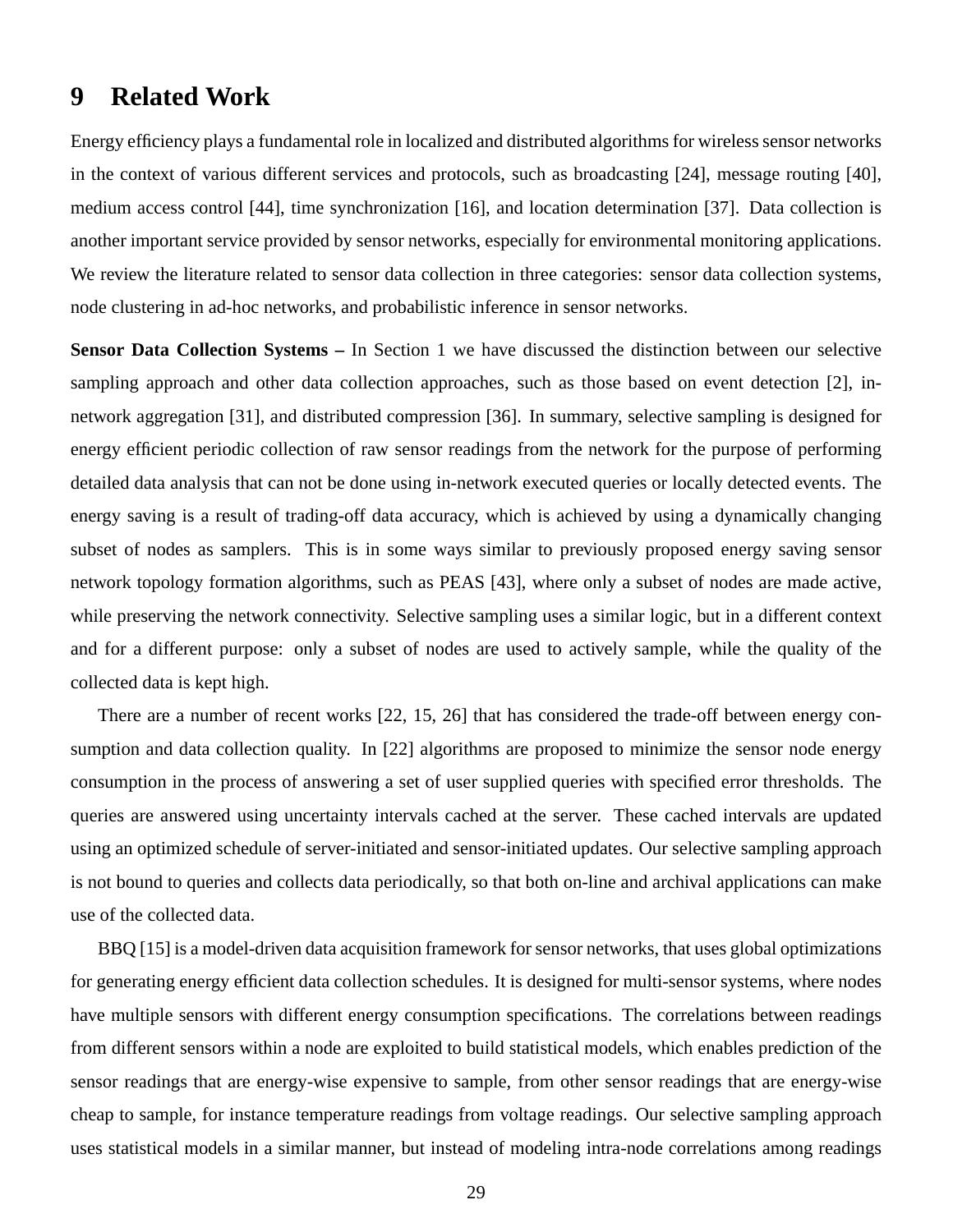of different-type sensors, we model inter-node correlations among the readings of same-type sensors from different nodes. Moreover, unlike [15], our framework is not query bound.

Snapshot Queries [26] is perhaps the most relevant work to ours. In [26], each sensor node is either represented by one of its neighbors or it is a representative node. Although this division is similar to sampler and non-sampler nodes of our selective sampling approach, there is a fundamental difference. The neighboring relationship imposed on representative nodes imply that the number of representatives is highly dependent on the connectivity graph of the network. For instance, as the connectivity graph gets sparse, the number of representative nodes may grow relative to the total network size. This restriction does not apply to the number of sampler nodes in selective sampling, since the selection process is supported by a clustering algorithm and is not limited to one-hop neighborhoods. In [26], representative nodes predict the values of their dependent neighbors for the purpose of query evaluation. This can cut down the energy consumption dramatically for aggregate queries, since a single value will be produced as an aggregate from the value of the representative node and the predicted values of the dependent neighbors. However this local prediction will not support such savings when queries have holistic aggregates [31] or require collection of readings from all nodes. Thus, selective sampling employs a hybrid approach where prediction is performed outside the network. Moreover, the model based prediction performed in our selective sampling approach uses correlation based schedule derivation to subcluster nodes into groups based on how good these nodes are in predicting each other's value. Any node within the same cluster can be put into the same subcluster, independent of the neighboring relationship between them. As opposed to this, snapshot queries does not use a model and instead employs binary linear regression for each representative-dependent node pair.

**Node Clustering in Ad-hoc Networks –** With respect to ad-hoc networks, most of the previous work in distributed node clustering have focused on constructing one-hop clusters [28, 4, 5, 7, 11]. In a one-hop cluster, each node is at most one-hop away from its cluster head. A few exceptions to this line of work are [12], [1], and [38]. In [1], a heuristic-based distributed algorithm is introduced for building clusters in which each node is at most  $d$  hops away from its cluster head.  $d$  is a system parameter and the algorithm tends to create clusterings in which clusters have approximately the same size. In [12], several distributed clustering algorithms are proposed for constructing  $k$ -hop clusters, where each node is at most  $k$ -hops away from the cluster head. In [38], a connectivity-based distributed node clustering algorithm is proposed, where nodes that are "highly connected" in the connectivity graph are put into the same cluster. All these algorithms, though distributed, do not attempt to cluster the network based on sensing structure. Hence the clusters discovered are not necessarily "good" clusters from a prediction stand-point. In contrast, our clustering algorithm is unique in being sensing-driven and results in clusters that improve prediction quality.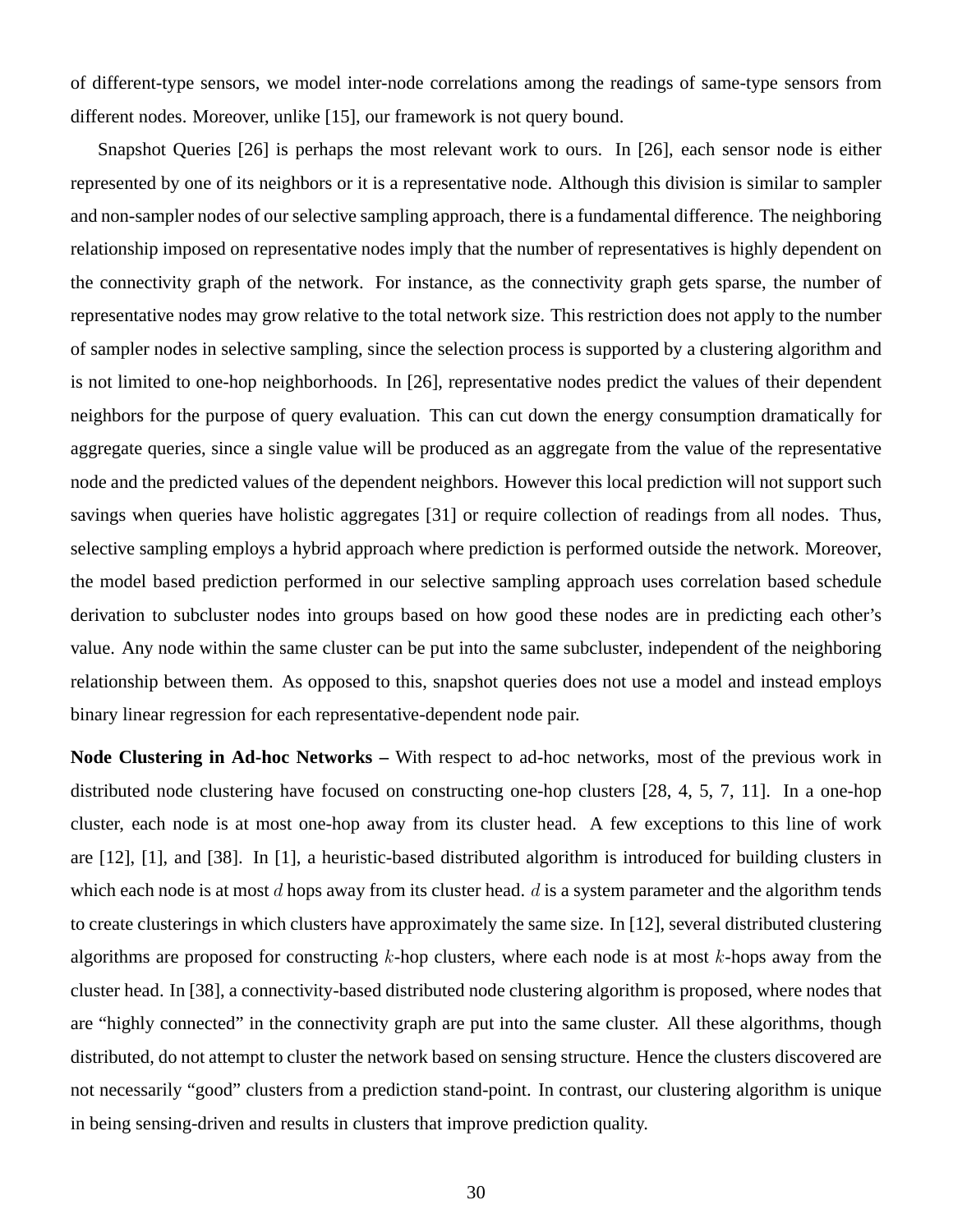**Inference in Sensor Networks –** Our selective sampling approach to energy efficient data collection in sensor networks uses probabilistic models, whose parameters are locally inferred at the cluster head nodes and are later used at the base node to predict the values of non-sampler sensor nodes. Several recent works have also proposed to use probabilistic inference techniques to learn unknown variables within sensor networks [35, 20, 42, 9]. In [20], regression models are employed to fit a weighted combination of basis functions to the sensor field, so that a small set of regression parameters can be used to approximate the readings from the sensor nodes. In [9], probabilistic models representing the correlations between the sensor readings at various locations are used to perform distributed calibration. In [42], a distributed fusion scheme is described to infer a vector of hidden parameters that linearly relate to each sensor's reading with a Gaussian error. Finally, in [35] a generic architecture is presented to perform distributed inference in sensor networks. The solution employs message passing on distributed junction-trees, and can be applied to a variety of inference problems, such as sensor field modeling, sensor fusion, and optimal control.

## **10 Conclusion**

We introduced *selective sampling* for energy-efficient periodic data collection in sensor networks. In particular, we showed that selective sampling can be effectively used to increase the network lifetime, while still keeping quality of the collected data high. We described three main mechanisms, (i) *sensing-driven cluster construction*, (ii) *correlation-based sampler selection and model derivation*, and (iii) *selective data collection and model-based prediction*, that together form the crux of our selective sampling approach. We demonstrated the effectiveness of selective sampling under different system settings through our reported results derived from analytical and simulation based experimental studies.

## **References**

- [1] A. D. Amis, R. Prakash, D. Huynh, and T. Vuong. Max-Min D-cluster formation in wireless ad hoc networks. In *IEEE INFOCOM*, 2000.
- [2] C. I. ans Ramesh Govindan and D. Estrin. Directed diffusion: A scalable and robust communication paradigm for sensor networks. In *ACM MobiCom*, 2000.
- [3] T. Arici, B. Gedik, Y. Altunbasak, and L. Liu. PINCO: A pipelined in-network compression scheme for data collection in wireless sensor networks. In *IEEE ICCCN*, 2003.
- [4] S. Bandyopadhyay and E. J. Coyle. An energy efficient hierarchical clustering algorithm for wireless sensor networks. In *IEEE INFOCOM*, 2003.
- [5] S. Basagni. Distributed clustering for ad hoc networks. In *I-SPAN*, 1999.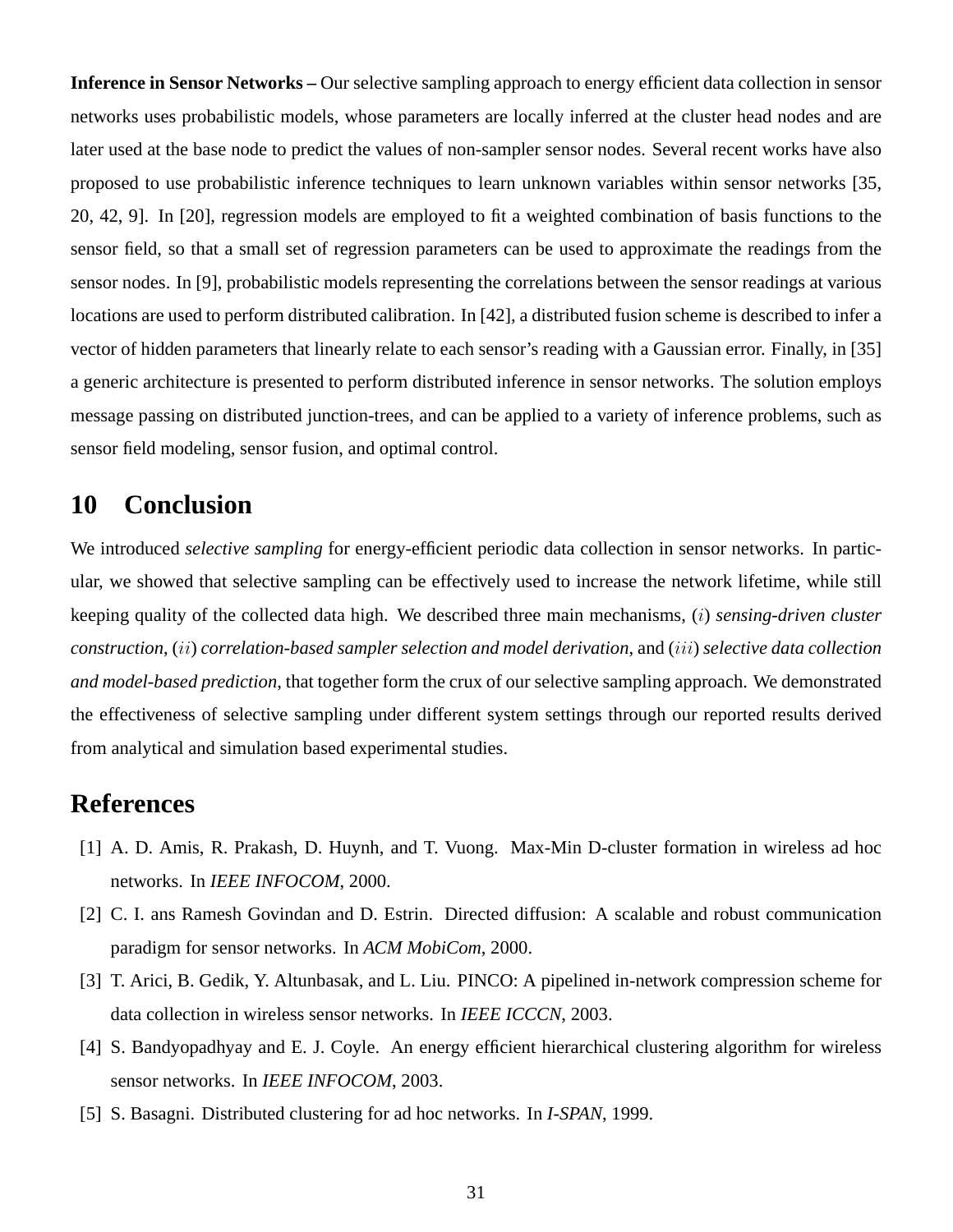- [6] M. Batalin, M. Rahimi, Y. Yu, S. Liu, G. Sukhatme, and W. Kaiser. Call and response: Experiments in sampling the environment. In *ACM SenSys*, 2004.
- [7] C. Bettstetter and R. Krausser. Scenario-based stability anlysis of the distributed mobility-adaptive clustering (DMAC) algorithm. In *ACM MobiHoc*, 2001.
- [8] J. Broch, D. A. Maltz, D. B. Johnson, Y.-C. Hu, and J. Jetcheva. A performance comparison of multi-hop wireless ad hoc network routing protocols. In *ACM MobiCom*, 1998.
- [9] V. Byckovskiy, S. Megerian, D. Estrin, and M. Potkonjak. A collaborative approach to in-place sensor calibration. In *IEEE IPSN*, 2003.
- [10] G. Casella and R. L. Berger. *Statistical Inference*. Duxbury Press, June 2001.
- [11] M. Chatterjee, S. Das, and D. Turgut. Wca: A weighted clustering algorithm for mobile ad hoc networks. *Journal of Cluster Computing*, 5, April 2002.
- [12] G. Chen and I. Stojmenovic. Clustering and routing in mobile wireless networks. Technical report, SITE, University of Ottawa, 1999.
- [13] O. Chipara, C. Lu, and G.-C. Roman. Efficient power management based on application timing semantics for wireless sensor networks. In *IEEE ICDCS*, 2005.
- [14] Crossbow technology. http://www.xbow.com, December 2004.
- [15] A. Deshpande, C. Guestrin, S. Madden, J. Hellerstein, and W. Hong. Model-driven data acquisition in sensor networks. In *VLDB*, 2004.
- [16] J. Elson and D. Estrin. Time synchronization for wireless sensor networks. In *IEEE IPDPS*, 2001.
- [17] D. Estrin, D. Culler, K. Pister, and G. Sukhatme. Connecting the physical world with pervasive networks. *IEEE Pervasive Computing*, 1, January 2002.
- [18] D. Estrin, R. Govindan, J. S. Heidemann, and S. Kumar. Next century challenges: Scalable coordination in sensor networks. In *ACM MobiCom*, 1999.
- [19] Global precipitation climatology project. http://www.ncdc.noaa.gov/oa/wmo/wdcamet-ncdc.html, December 2004.
- [20] C. Guestrin, R. Thibaux, P. Bodik, M. A. Paskin, and S. Madden. Distributed regression: An efficient framework for modeling sensor network data. In *IEEE IPSN*, 2004.
- [21] J. Han and M. Kamber. *Data Mining: Concepts and Techniques*. Morgan Kaufmann, August 2000.
- [22] Q. Han, S. Mehrotra, and N. Venkatasubramanian. Energy efficient data collection in distributed sensor environments. In *IEEE ICDCS*, 2004.
- [23] J. Hill, R. Szewczyk, A. Woo, S. Hollar, D. Culler, and K. Pister. System architecture directions for network sensors. In *ACM ASPLOS*, 2000.
- [24] I.Stojmenovic, M. Seddigh, and J. Zunic. Dominating sets and neighbor elimination-based broadcasting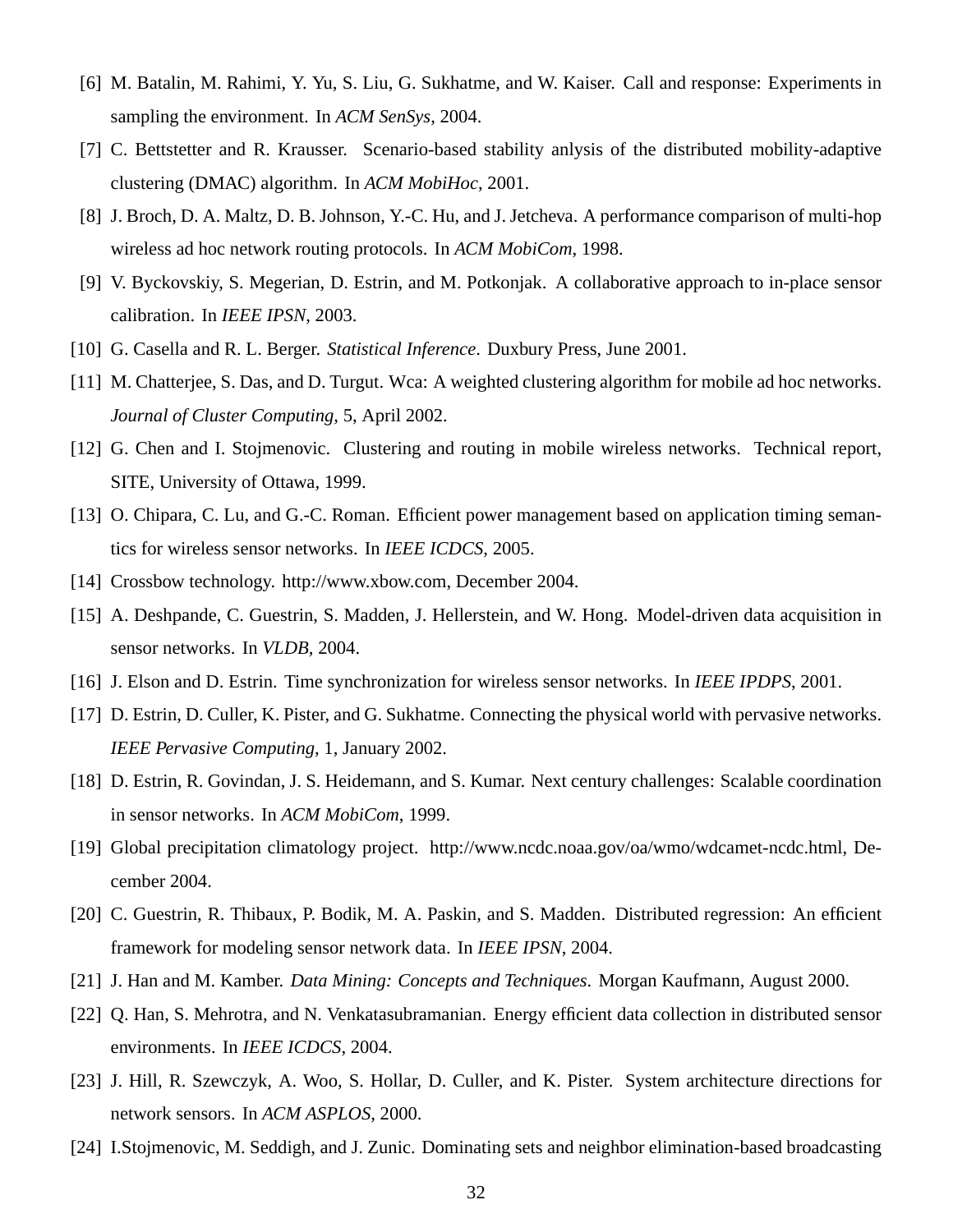algorithms in wireless networks. *IEEE TPDS*, 13(1), 2002.

- [25] B. Karp and H. T. Kung. GPSR: greedy perimeter stateless routing for wireless networks. In *ACM MobiCom*, 2000.
- [26] Y. Kotidis. Snapshot queries: Towards data-centric sensor networks. In *IEEE ICDE*, 2005.
- [27] D. Li, K.Wong, Y. Hu, and A. Sayeed. Detection, classification, tracking of targets in micro-sensor networks. *IEEE Signal Processing Magazine*, March 2002.
- [28] C. R. Lin and M. Gerla. Adaptive clustering for mobile wireless networks. *IEEE Journal of Selected Areas in Communications*, 15(7), 1997.
- [29] J. Liu, J. Reich, P. Cheung, and F. Zhao. Distributed group management for track initiation and maintenance in target localization applications. In *Workshop on Information Processing in Sensor Networks*, 2003.
- [30] L. Liu, C. Pu, and W. Tang. Continual queries for internet scale event-driven information delivery. *IEEE TKDE*, 11, July/August 1999.
- [31] S. Madden, M. Franklin, J. Hellerstein, and W. Hong. Tag: a tiny aggregation service for ad-hoc sensor networks. In *USENIX OSDI*, 2002.
- [32] S. Madden, R. Szewczyk, M. Franklin, and D. Culler. Supporting aggregate queries over ad-hoc wireless sensor networks. In *IEEE Workshop on Mobile Computing Systems and Applications*, 2002.
- [33] A. Mainwaring, J. Polastre, R. Szewczyk, D. Culler, and J. Anderson. Wireless sensor networks for habitat monitoring. In *ACM International Workshop on Wireless Sensor Networks and Applications*, 2002.
- [34] Moteiv. telos revb datasheet. http://www.moteiv.com/pr/2004-12-09-telosb.php, December 2004.
- [35] M. A. Paskin and C. E. Guestrin. A robust architecture for distributed inference in sensor networks. In *IEEE IPSN*, 2005.
- [36] S. Pradhan, J. Kusuma, and K. Ramchandran. Distributed compression in a dense sensor network. *IEEE Signal Processing Magazine*, March 2002.
- [37] N. Priyantha, H. Balakrishnan, E. Demaine, and S. Teller. Anchor-free distributed localization in sensor networks. Technical report, MIT Laboratory for Computer Science, 2003.
- [38] L. Ramaswamy, B. Gedik, and L. Liu. Connectivity based node clustering in decentralized peer-to-peer networks. In *IEEE P2P*, 2003.
- [39] Y. Sankarasubramaniam, O. B. Akan, and I. F. Akylidiz. ESRT: Event-to-sink reliable transport in wireless sensor networks. In *ACM MobiHoc*, 2003.
- [40] C. Schurgers and M. B. Srivastava. Energy efficient routing in wireless sensor networks. In *MILCOM*, 2001.